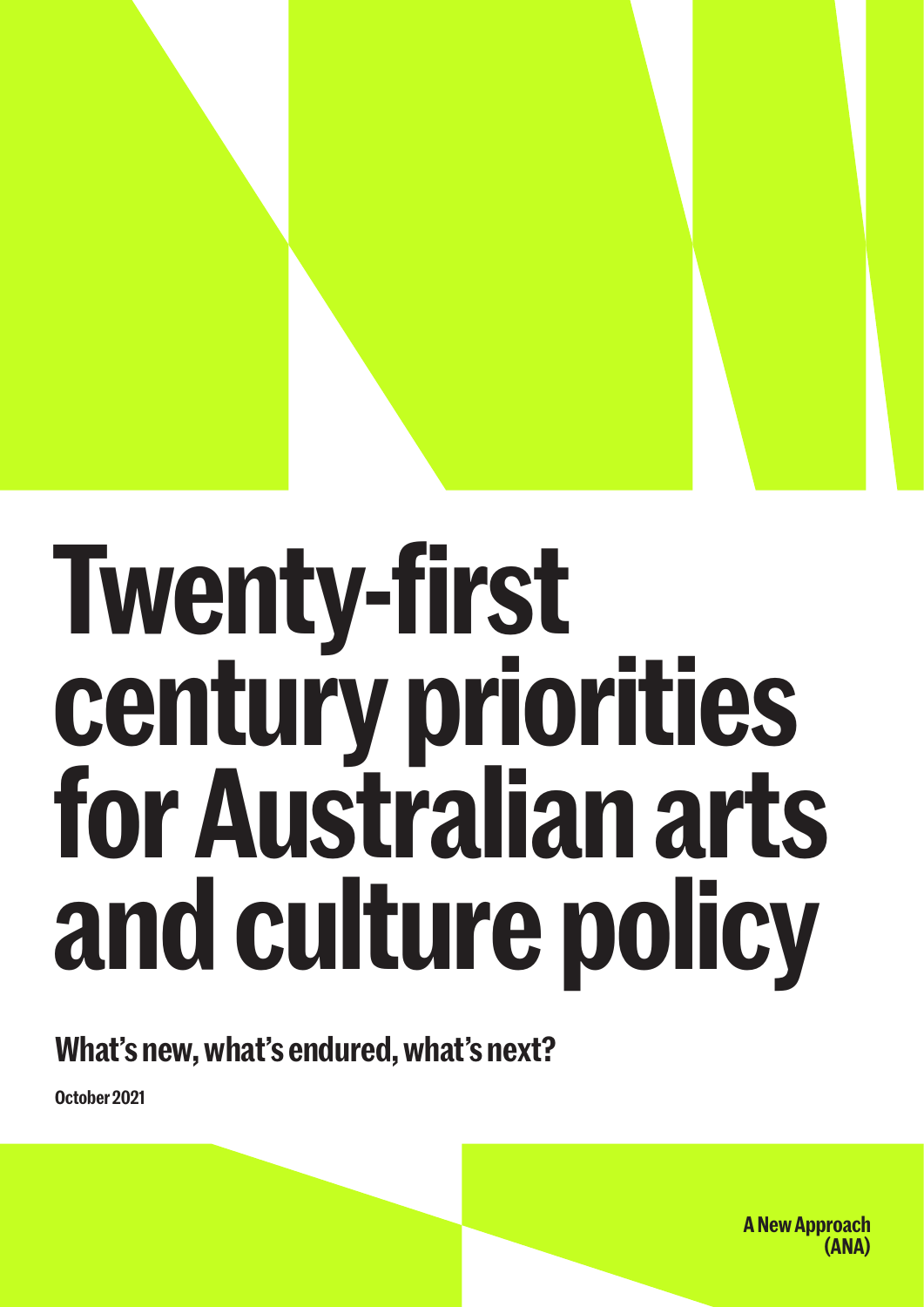## **Contents**

|    | Acknowledgements                                                            | З  |
|----|-----------------------------------------------------------------------------|----|
|    | Executive summary                                                           | 4  |
|    | <b>Introduction</b>                                                         | 6  |
|    | <b>Emerging trends</b>                                                      | 7  |
| 1. | Changes accelerated by Covid-19                                             | 8  |
| 2. | Democratisation of culture in Australia                                     | 9  |
| З. | Expectations that arts and culture should reflect<br>contemporary Australia | 10 |
|    | 4. Technological advances and disruptions                                   | 11 |
| 5. | Changing relationships to culture, place and<br>experience                  | 12 |
|    | 6. Changing models of income and investment                                 | 13 |
| 7. | Changing beliefs about arts and culture's<br>broader impacts                | 14 |
|    | 8. A changing role for public funding?                                      | 15 |

|    | <b>Foundations</b>                                                             | 16 |
|----|--------------------------------------------------------------------------------|----|
| 1. | First Nations cultural and creative practice                                   | 17 |
| 2. | Connection, belonging and cultural inheritance                                 | 18 |
| 3. | Honouring and protecting our cultural heritage                                 | 19 |
| 4. | Telling our stories to ourselves and to the world                              | 20 |
| 5. | Copyright protection and income generation                                     | 21 |
| 6. | Expression, including freedom of expression                                    | 22 |
|    |                                                                                |    |
|    |                                                                                |    |
|    | <b>Priorities for change</b>                                                   | 23 |
|    | How can these foundations and emerging trends<br>be strengthened or sustained? | 23 |
|    | Conclusion                                                                     | 24 |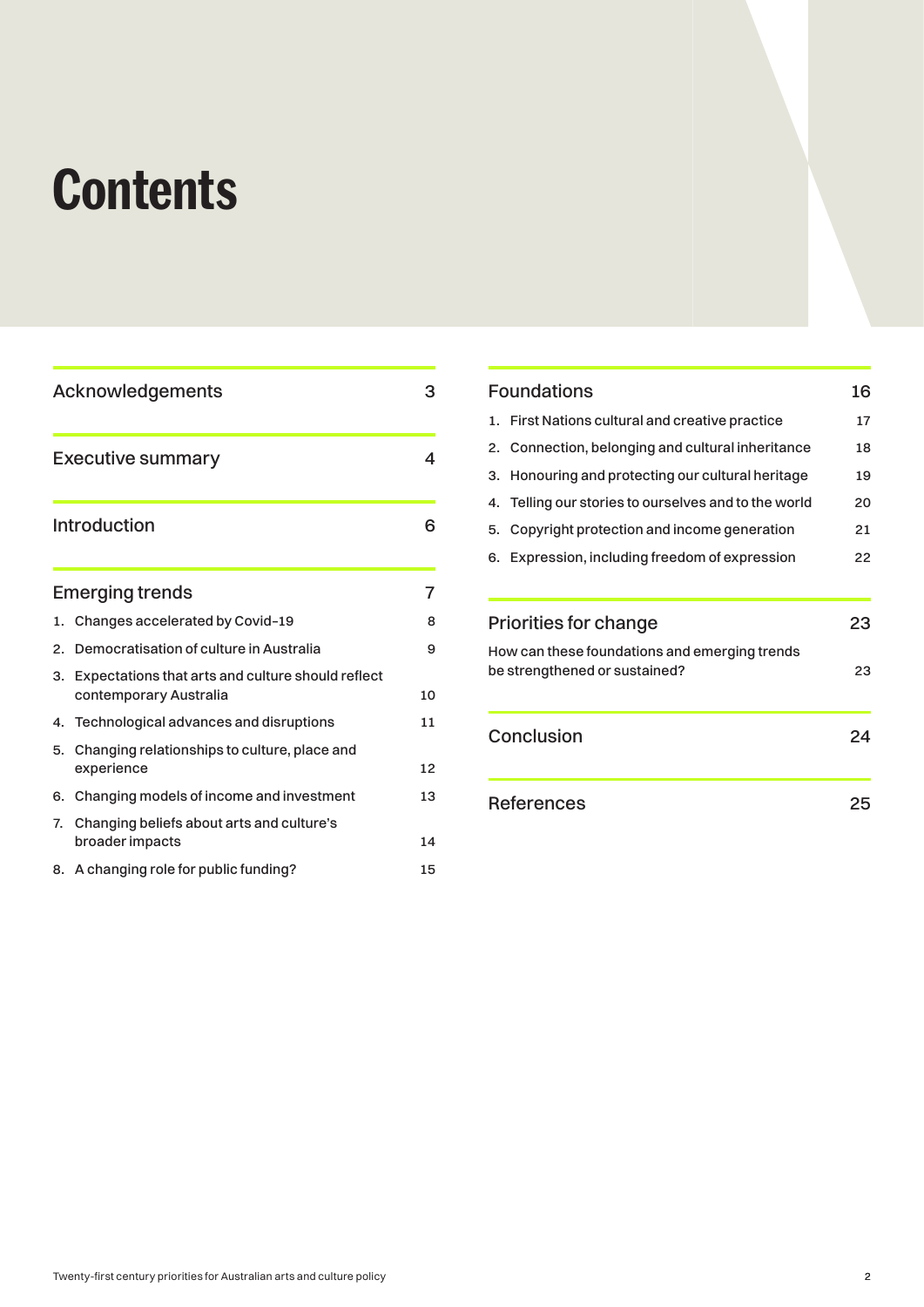## <span id="page-2-0"></span>**Acknowledgements**

#### **About ANA**

Australians from every walk of life participate in and benefit from arts, culture and creativity. Australia's leading arts and culture think tank, A New Approach (ANA) makes this evident through independent research and analysis.

Established in 2018, ANA's work informs debate, shifts beliefs, and inspires better public policy. We leverage our unique independence and expertise to generate the evidence-led insights that underpin our contemporary, pragmatic and non-partisan advice.

ANA acknowledges that it meets, works and travels on the lands of First Nations peoples. We pay our respects to Elders past and present, and to all First Nations peoples.

#### **ANA Board**

Rupert Myer AO (Chair), Sue Cato AM (Deputy Chair), Genevieve Lacey, Catherine Liddle, Craig A. Limkin and Cass O'Connor.

#### **ANA Reference Group**

Genevieve Lacey (Chair), Ben Au, Jane Curry, Professor John Daley AM, Shelagh Magadza, Damien Miller, Rupert Myer AO, Alison Page, Laura Tingle and Dr Mathew Trinca AM.

ANA is supported by a unique collaboration of 11 philanthropic organisations across the country. Beginning in 2021, this national coalition comprises:

#### **The Analysis series**

This paper is the second in our new Analysis series, which involves short investigations of a specific idea or area of interest. Find all of our work at [www.newapproach.org.au](http://www.newapproach.org.au)

#### **About this Analysis Paper**

#### **ANA Paper No. 2021–03, October 2021**

This report was written by Kate Fielding and Dr Jodie Trembath from A New Approach (ANA). Cite as: Fielding, K. & Trembath, J.L., October 2021. 'Twenty-first century priorities for Australian arts and culture policy: What's new, what's endured, what's next?'. Analysis Paper no. 2021–03. Produced by A New Approach (ANA). Canberra, Australia.

ANA thanks the people who generously reviewed this paper for their time and excellent feedback. The opinions in this Analysis Paper do not necessarily represent the views of ANA's funding partners, the individual members involved in the governance or advisory committees, or others who have provided input.

© A New Approach. This work is copyright. All material published or otherwise created by A New Approach think tank is licensed under a Creative Commons — Attribution — Non-Commercial 4.0 International Licence.







SIDNEY MYER FUND









**Aranday Foundation** 



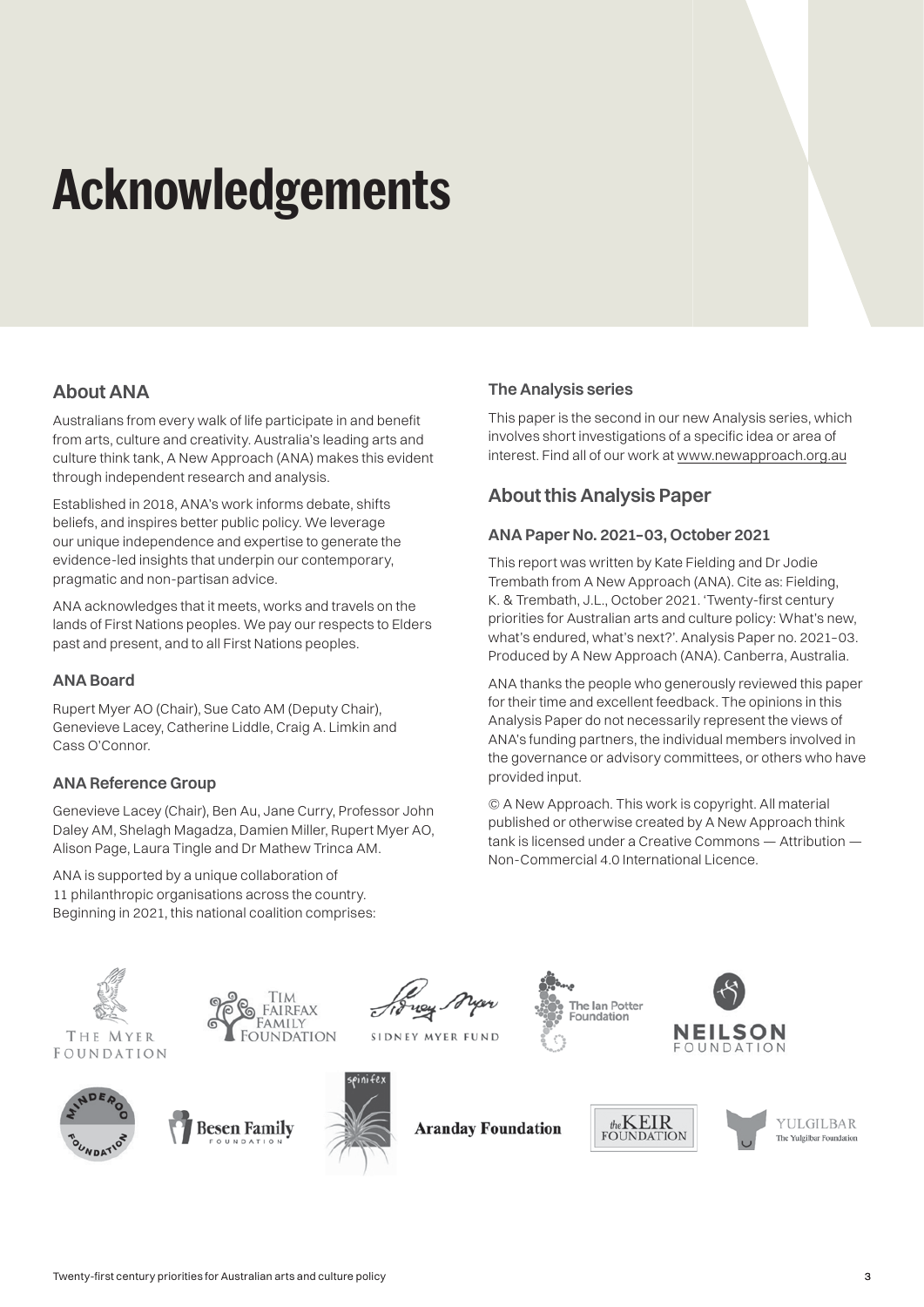## <span id="page-3-0"></span>**Executive summary**

The Covid–19 pandemic has disproportionately impacted industries that are predicated on the free movement and gathering of people, including cultural and creative industries. This has prompted both significant disruption and necessitated the beginning of significant reform.

Australians have a clearer picture than ever before of what a rich cultural life means. To the dismay of so many Australians, extended lockdowns in 2020 and 2021 have called a halt to much live arts and cultural activity. In response, we've seen people flocking towards creative content and activities in their own homes. With a renewed appreciation for the value of arts and culture in their lives, Australians are eager for leadership in this area and would, we believe, welcome increased celebration of these parts of their lives that they value so highly.<sup>1</sup>

This Analysis Paper explores what Australians believe about arts and culture now and what they expect from their national leaders in this space. We summarise the emerging trends as well as foundational principles that should inform the ambitious and bold national settings that Australia needs for a truly 21st century approach. Informed by these foundations and trends, this paper also outlines the priorities for change to ensure all Australians have opportunities to participate in and benefit from a vibrant cultural life.

The Covid–19 pandemic is driving change. There is an opportunity to shape this change, using strategic investment to transform and embolden our cultural landscape to serve and reflect our contemporary public. Our leaders can leverage the trends and foundations identified in this paper to ensure arts and culture can play its role in accelerating Australia's social and economic recovery as we rebuild from the impacts of the Covid–19 pandemic and recent natural disasters, as well as future global, geopolitical, environmental and economic disruptions.

Our previous research<sup>2</sup> has demonstrated that Australian policy makers and consumers believe arts and culture:

- are for everyone, everywhere (accessibility)
- should be relevant (inclusivity)
- provide valued benefits to individuals and communities (positive impact)
- provide public benefits to society (public value).

The rapid changes across the sector necessitate refreshed national cultural policy settings. As a guide, this Analysis Paper explores:

- 8 emerging trends that must be accounted for in a 21st century understanding of Australian arts and culture.
- 6 foundations that have persisted through time, and that reflect the fundamentals of Australia's public policy in arts and culture.
- 7 priorities for change, highlighting ways we can sustain and strengthen opportunities as well as address issues.

As a key action relevant to both the foundations and the emerging trends, ANA is calling for a [National Arts, Culture](https://newapproach.org.au/wp-content/uploads/2021/07/Imagining-2030-ANA-2021-01-3.pdf)  [and Creativity Plan.](https://newapproach.org.au/wp-content/uploads/2021/07/Imagining-2030-ANA-2021-01-3.pdf) Clearer policy direction will ensure the expected public value outcomes of cultural expenditure are better measured and communicated. This will provide a contemporary framework for Australia to design and implement mechanisms to boost cultural expenditure as a percentage of GDP to exceed the OECD average within the next decade. $3$  In this way, we have an opportunity to attract the best minds, and the most desirable investments, into Australia.

Australia's culture is at a crossroads. In this moment of intense disruption we have the opportunity to 'build back better', as the OECD has described it. If we act now, we can lay the foundations of a cultural inheritance that will benefit future generations for the decades to come.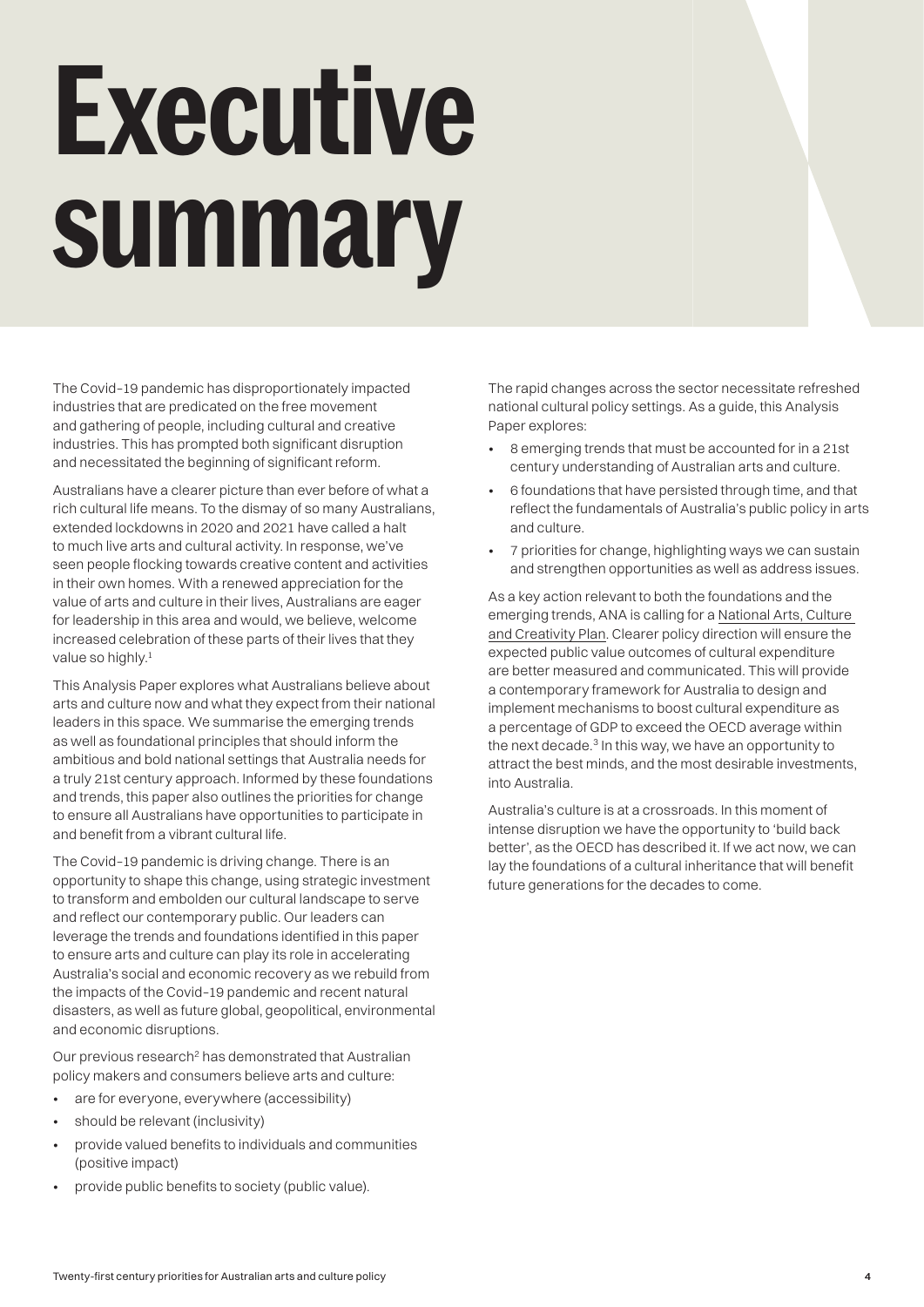#### <span id="page-4-0"></span>**Emerging trends**

- Changes accelerated by Covid-19
- § Democratisation of culture in Australia
- Expectations that arts and culture should reflect contemporary Australia
- § Changing relationships to culture, place and experience
- § Technological advances and disruptions
- § Changing models of income and investment
- § Changing beliefs about arts and culture's broader impacts
- § A changing role for public funding?

#### **Foundations**

- **•** First Nations cultural and creative practice
- § Connection, belonging and cultural inheritance
- Honouring and protecting our cultural heritage
- Telling our stories to ourselves and the world
- § Copyright protection and income generation
- Expression, including freedom of expression

#### **Priorities for change**

- 1. Develop and implement a National Arts, Culture and Creativity Plan<sup>[4](#page-24-0)</sup> to build stronger and more strategic leadership and collaboration between the federal, state and territory and local governments. Clearer policy direction will ensure the expected public value outcomes of cultural expenditure are better communicated, and provide a contemporary framework for Australia to design and implement mechanisms to boost cultural expenditure as a percentage of GDP to the OECD average within the next decade.
- 2. Continue to support arts and cultural organisations and individuals to financially survive the pandemic, and to pilot and/ or scale-up digitally-rich, 'antifragile' business models suitable for a with-Covid environment for the future success of the cultural and creative industries. Live events, in particular, have been disproportionately affected, and any approach should include taking deliberate and coordinated action to rebuild those activities.<sup>[5](#page-24-0)</sup>
- 3. Position Aboriginal and Torres Strait Islander cultures and creative expression as a core, shared part of Australia in the 21st century, including recognising the value of Aboriginal and Torres Strait Islander cultural and creative practice in public policy measures designed to address equity and justice issues.
- 4. Prioritise using arts and cultural activities in existing and new initiatives across all relevant portfolios, especially in placemaking and community-building, to mitigate loneliness, social exclusion and isolation. Foster intra-government and interagency collaboration.
- 5. Build on the work of Infrastructure Australia to 1) implement a coordinated national approach to arts and cultural infrastructure; and 2) facilitate greater collaboration between Commonwealth, state and territory and local governments for cultural infrastructure programs, taking into account existing cultural infrastructure and the capacity of communities and local governments to maintain and program new cultural infrastructure.
- 6. Continue to prioritise investment in new arts and cultural practices and products (including those that use new technologies) that reflect contemporary Australian demographics, stories and perspectives. This should include ensuring arts and culture are a central pillar of Australia's public diplomacy activity, by including opportunities for collaboration and exchange in cultural practice and research between Australia and our regional neighbours.
- 7. Ensure we have a fit-for-purpose legislative, regulatory, tax incentive and investment environment, updated to address IP generation and copyright protections in the current environment. Legislative protections for expression must take emerging digital creation and distribution models into account, and balance legal protections for creative works, in terms of protecting creators' rights to recognition, compensation and expression, with the potential impacts of the exercise of those rights on vulnerable communities and individuals.[6](#page-24-0)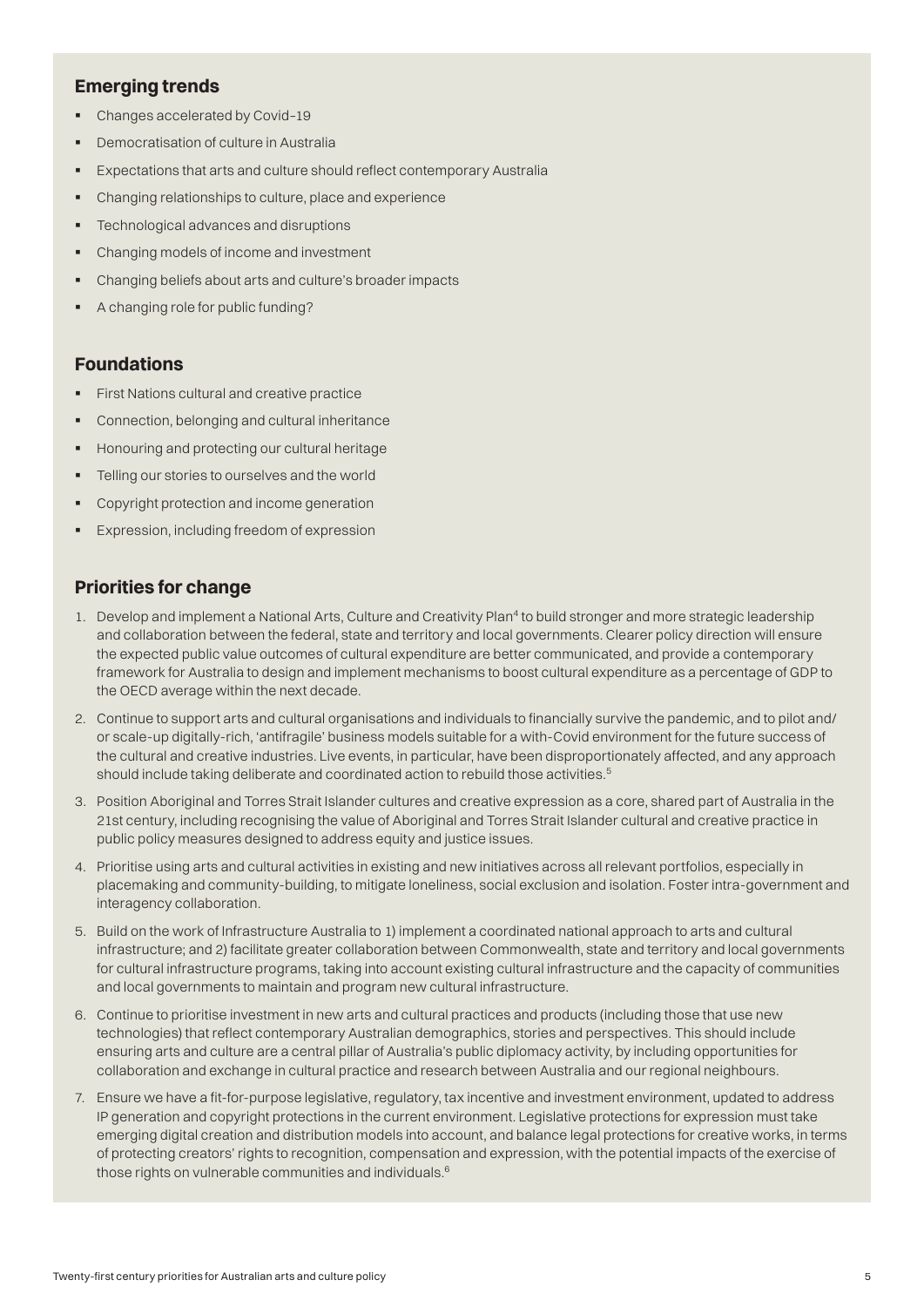# <span id="page-5-0"></span>**Introduction**

As Australia navigates the Covid–19 recovery, there is a national appetite to review and renew our cultural policy settings for the 21st century to take a truly national, connected-up approach.

From our qualitative research with middle Australians, as well as our analysis of Australian cultural policies, 4 important beliefs about arts, culture and creativity emerged. The studies showed that Australian policymakers and consumers believe that arts and culture:

- are for everyone, everywhere (accessibility)
- should be relevant (inclusivity)
- provide valued benefits to individuals and communities (positive impact)
- provide public benefits to society (public value).

Australians want arts and culture to be available to everyone no matter where they live, who they are, and what barriers to access they are experiencing, and regardless of whether they themselves participate.

It's not so important for me to be making something — like a painting or something. In high school, I really enjoyed it, but it's not important. But because it's important to so many people — you see everywhere on social media, people expressing themselves through art and finding purpose through art and all of that — and because it's important to so many people, it's important to me.

(FEMALE, WA, 18–29)

Similar to sport, both professional and community-level arts and cultural experiences are valued, as are a broad range of cultural and creative activities. From celebrating the achievements of our international stars to turning up to the local dance school concert: it's all arts and culture.

Middle Australians believe arts and culture are good for society, but they want to be reassured that the things supported by public money are things that benefit the community. These benefits are likely to be assessed through the lens of those beliefs described above: accessibility, inclusivity, positive impact and public value. Successive governments have interpreted value to the public in relation to 4 policy drivers:

- Collective identity
- Social improvement
- Reputation-building
- Economic contribution<sup>7</sup>

Cultural expenditure by governments is a small but enabling part of the income for arts and cultural activity, alongside household spending, philanthropy, sponsorship and private investment. Legislations, protections, regulation and leadership are also significant mechanisms that governments — at federal, state, territory and local levels can use to generate, encourage, support and benefit from arts and cultural activities in their jurisdictions.

This Analysis Paper is designed to stimulate discussion about what Australians believe about arts and culture in the 21st century, and what they expect from their national leaders. It summarises 8 emerging trends, 6 foundations, and suggests 7 priorities for change.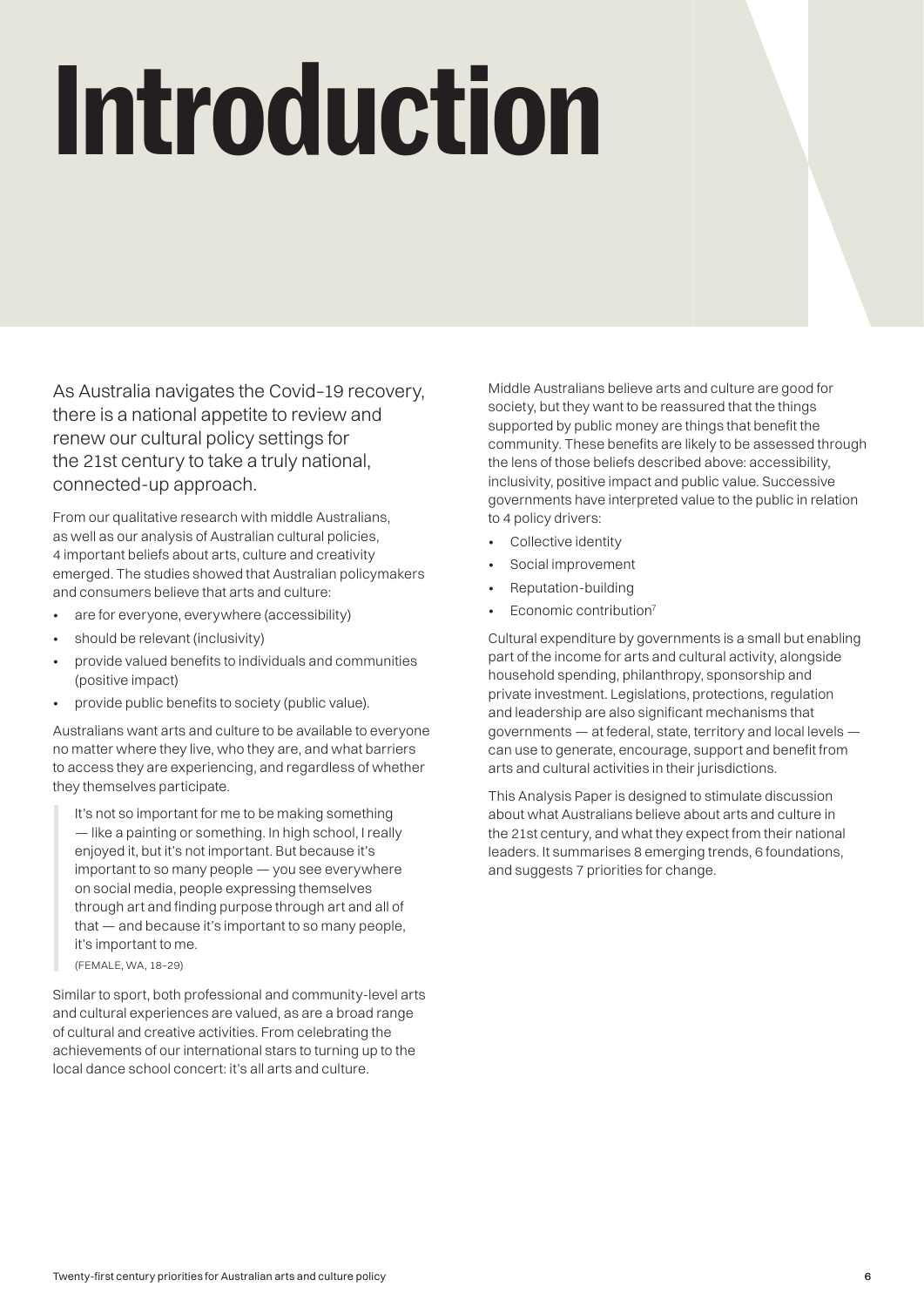## <span id="page-6-0"></span>**Emerging trends**

We are at a critical juncture in history; a moment when perceptions of arts and culture, and their role in society, are seeing a fundamental shift. Australians recognise the significance arts and culture have to their lives more than ever before, and they have new expectations of the nation's cultural offerings.

These trends are manifesting in government policies across the world, and culture is becoming an increasing area of interest for a range of international bodies. For example, the [G20](https://www.g20.org/wp-content/uploads/2021/08/G20-Culture-Terms-of-Reference.pdf) has incorporated culture into its central agenda for the first time in 2021. Similarly, [UNCTAD](https://unctad.org/topic/trade-analysis/creative-economy-programme/2021-year-of-the-creative-economy) declared 2021 the International Year of the Creative Economy for Sustainable Development.

With these shifts in mind, this section looks at 8 emerging trends. They are:

- 1. Changes accelerated by Covid–19
- 2. Democratisation of culture in Australia
- 3. Expectations that arts and culture should reflect contemporary Australia
- 4. Technological advances and disruptions
- 5. Changing relationships to culture, place and experience
- 6. Changing models of income and investment
- 7. Changing beliefs about arts and culture's broader impacts
- 8. A changing role for public funding?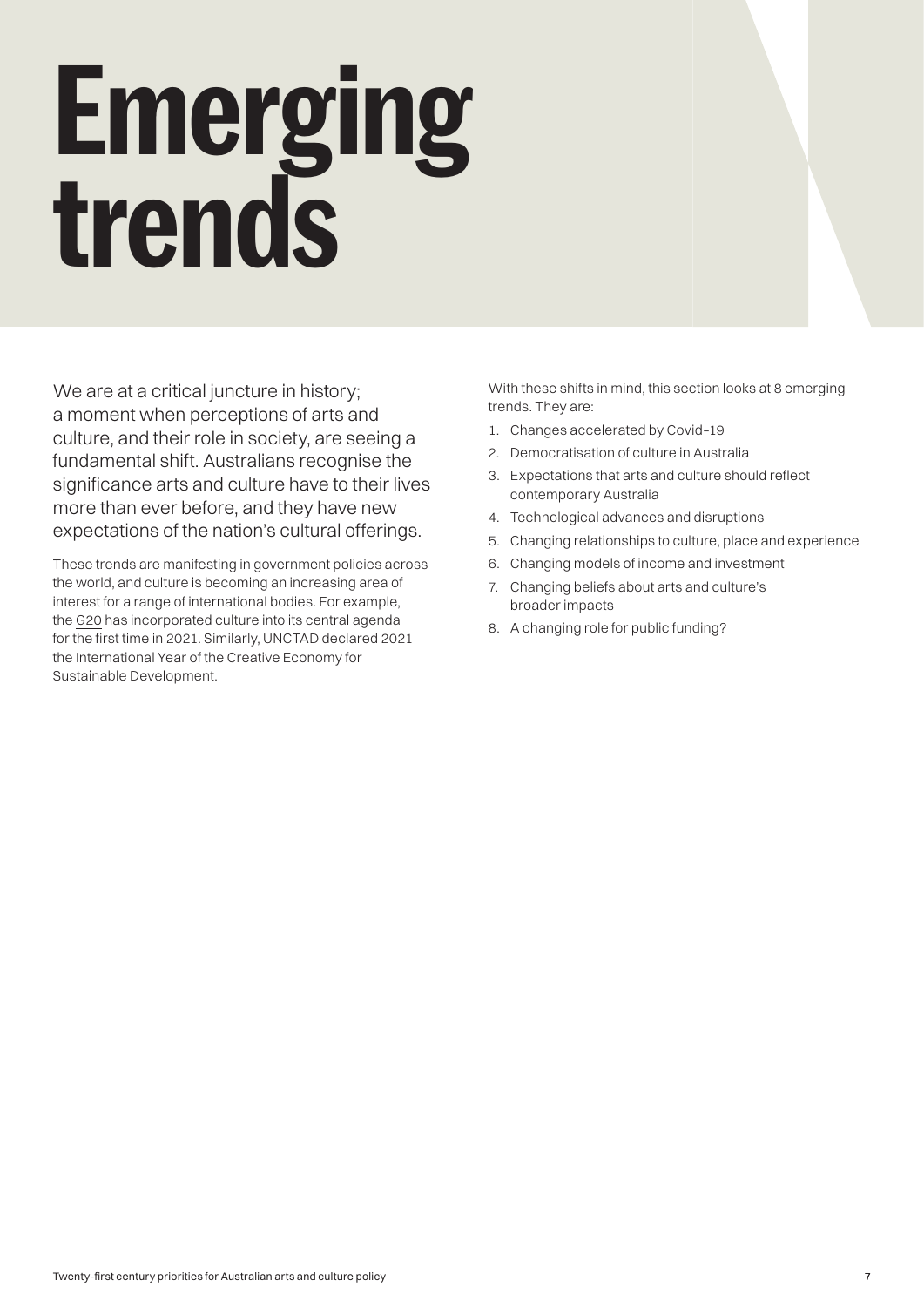### <span id="page-7-0"></span>**1. Changes accelerated by Covid–19**

The Covid–19 pandemic has wrought massive changes on cultural and creative organisations, industries and individual practitioners all over the world.<sup>[8](#page-24-0)</sup> During lockdowns, many Australians turned to arts and culture — both to consuming cultural content, and to their own creative practices to help them cope and make meaning of these extraordinary times. However, at the very time that Australians realised the value of these activities more than ever before, many creative businesses experienced financial difficulties.[9](#page-24-0) This is a situation about which middle Australians are aware, and concerned.

Running with the Covid context, the thing that people turned to get through that was the creative industries. They were streaming, they were watching movies, they were watching TV shows, they were playing games with each other over the Internet and all that sort of stuff. Everything that people turned to then was arts and culture-based. I feel like 2020 was a big kick on two fronts with arts and its importance — not only did we have — I've got friends who are actors and musicians who were completely out of work for a whole year or had to — they had to find other ways to do that. They did turn to doing streaming and teaching online and that sort of stuff. But also, everyone jumped to the arts immediately to get through it.

(FEMALE, SA, 18–29)

My work shut down for a month last year at the peak of the Covid hit, but because of that, I was making much more art because I had so much time on my hands. (FEMALE, WA, 18–29)

Middle Australians are also conscious that the difficulties faced by arts and cultural organisations have had flow on effects, including impacting the tourism, hospitality and transport sectors.

We already have huge issues in the tourism industry with the Coronavirus. Doing something like cutting arts funding, that would again negatively affect the tourism industry as well. (MALE, QLD, 35–60)

Partly because the cultural sector has been so disproportionately affected by Covid–19, there is an increased understanding of the role these industries play in economic activity and employment in Australia. Pre-Covid–19, the broader cultural and creative economy was estimated to contribute \$111.7 billion to the Australian economy — 6.4% of GDP — and employ more than 800,000 people, which is just over 8% of the total Australian workforce[.10](#page-24-0) Yet despite this, Australia's investment in arts and culture is consistently below the average of our OECD peers.

These new understandings of the importance of the cultural and creative economy have prompted new strategies and guidelines to help cultural organisations grapple with the changes wrought and accelerated by Covid–19, especially in the digital realm.<sup>11</sup>

The enthusiasm that Australians have for attending arts and cultural events and venues is predicted to skyrocket once everything opens up again[.12](#page-24-0)

I think that for some businesses who've been able to survive during Covid, they are really flourishing now... and that purely comes from the fact that people were deprived of these things last year and are now really going out there.

(FEMALE, VIC, 18–29)

The task now is two-fold. Firstly, we must ensure that these experiences, and the people and organisations who make them happen, are able to survive and transform for a with-Covid era. Secondly, we need to rebuild confidence in audiences and communities that attending cultural events and venues is safe and possible, particularly given the growing evidence that the risks of Covid–19 transmission during live cultural events can be managed.<sup>[13](#page-25-0)</sup>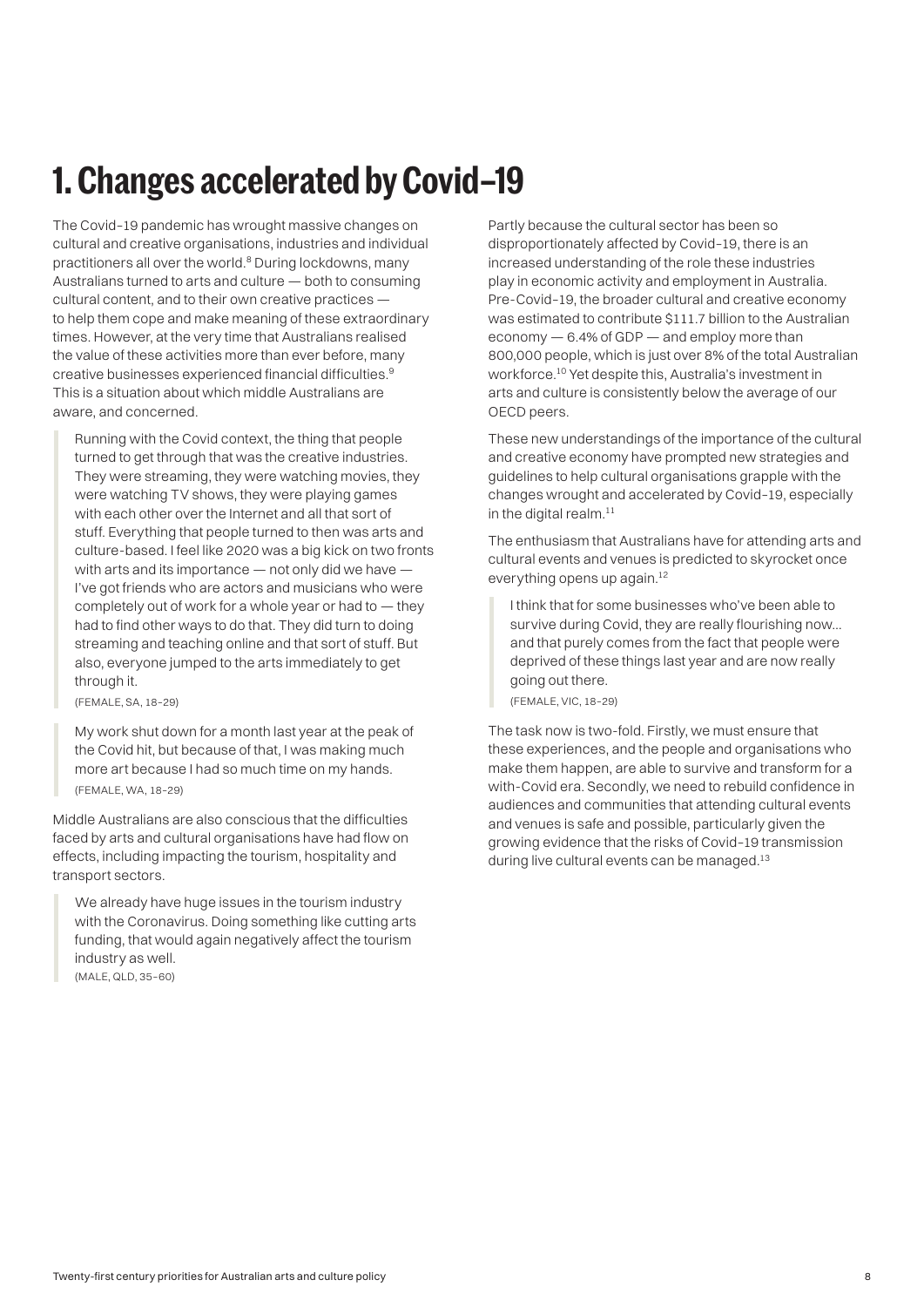#### <span id="page-8-0"></span>**2. Democratisation of culture in Australia**

People have been widely dispersed across this continent for a very long time — that's nothing new. What is becoming increasingly clear, however, is the importance of arts and culture to people in all of those widely dispersed communities, from those in regional and remote areas, to those in the outer suburbs of cities, to those in the middle and inner rings.<sup>14</sup>

At the same time, the advent of widespread, relatively accessible digital technology has significantly disrupted the cultural landscape. This is true for producers, consumers and distributors. Changing modes of access, new cultural forms and radically altered business models are all occurring in an environment that is increasingly global, digital, congested, immersive and decentralized. For some, digital modes of engagement have become genuinely central to their existence.

Playing computer games is my whole social life at this point, now, in Covid. Like, I talk to people in different countries, states, and it's definitely art that has created a way to communicate with each other…if that wasn't there — [shakes head].

(MALE, NSW, 18–29)

In Australia, this has translated into an upheaval of expectations, as well as a much richer understanding of our cultural landscape and where our creators and audiences are. There is a clear expectation that quality experiences will be available and created in outer suburban, peri-urban, rural, regional and remote locations, and that these activities facilitate valued social and community connection. Covid–19 has accelerated both these changes and these expectations:

In the Territory there is the benefit of...because we've been pretty Covid-free, I've noticed how a lot of people are coming to play in Darwin and do things in Darwin.... we're now benefiting as opposed to everyone else. (FEMALE, NT, 18–29)

Middle Australians were clear that people should be able to consume, participate in and produce cultural experiences where they live rather than it only being an 'inner city' thing. but were aware that this wasn't always reflected in practise:

When I think of arts and culture, I think of Melbourne and Sydney. Arts and culture are just centred there. While we have it pretty good here [in Townsville] there's just all the best stuff in the major cities, the metro areas. They're the ones that are going to live shows and theatres every week. Regional areas don't have as much opportunity. If the Mona Lisa was coming to Australia, it's not coming to Townsville!

(MALE, QLD, 35–60)

For young people in particular, arts and cultural experiences are woven into their everyday lives, with immersive engagement and frictionless shifts between digital and face-to-face experiences seen as normal.

Yeah, the internet has definitely helped with that, and having this online presence and things, I feel like really helps us stay connected. And that really means that arts and culture just became this much bigger, more developed part of our lives. (FEMALE, QLD, 18–29)

Everyone loves going to gigs and taking artsy pictures of things on Instagram and those sorts of things, so we're all sharing all the time and that's what culture is – sharing, communicating, linking together.

#### (FEMALE, SA, 18–29)

Direct participation — doing creative activities — has been increasing for the whole population over the last decade.<sup>15</sup> There has also been a blurring of lines between the creation and consumption of art, particularly online and on social media[.16](#page-25-0) Binaries and silos between artforms, as well as modes of delivery, are increasingly breaking down, perhaps predominantly because this is what consumers of arts and culture expect. Audiences are no longer satisfied with an either/or situation when it comes to what, how or where they consume arts and culture; they want a 'both/and' situation they want experiences to be both digital and face-to-face, as well as anything else that can help them connect to the arts and culture that interests them 17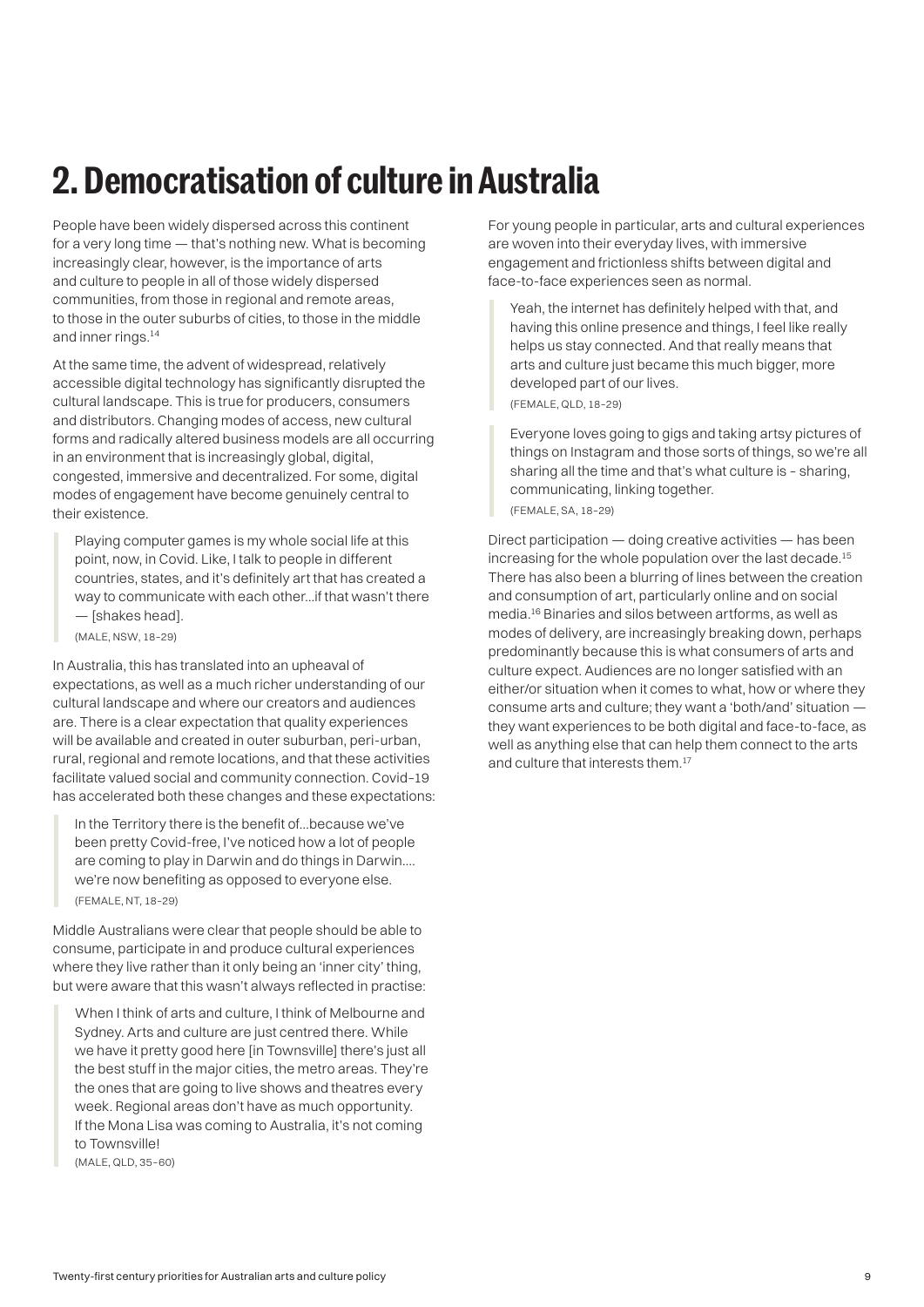#### <span id="page-9-0"></span>**3. Expectations that arts and culture should reflect contemporary Australia**

Although Australians have long expected that our arts and culture will reflect Australian stories, opinions about the need for that to present a wider range of stories and perspectives are evolving. Throughout the 21st century there has been a growing expectation that Australian cultural offerings will reflect, and be relevant to, contemporary Australian demographics and values. This includes expectations about what stories are told; about international reference points;<sup>18</sup> and about where work is created, who its audiences are, and what cultural experiences are compelling.

Policy approaches that reflect the collective identity policy driver in Australia have had a particular focus on multiculturalism and diversity since the 1980s; however, the need to reflect a wider range of voices and perspectives in cultural content has significantly increased in the last decade in line with other related social movements.<sup>19</sup>

These themes come through clearly in the views of middle Australians:

I suppose we are building our own culture. We are a multicultural society and draw from a lot of different backgrounds. We are saying 'here you go, here is something that is uniquely Australian, you can see elements of different cultures in there but it's something we can say is uniquely Australian'. (MALE, NSW, 35–60)

The show that's in my head is that show 'You Can't Ask That', which — each episode is a group of marginalised Australians answering questions that people feel like they can't ask: people with disabilities and Indigenous Australians and — we put ourselves in these echo chambers — we hang out with people who are just like us, who think like us, who have all the same beliefs as us and we're never exposed to anything different. But [in shows like 'You Can't Ask That'] you see these people and challenges that other people face and I think that's really important to understand. (FEMALE, SA, 18–29)

Recent approaches celebrate Australia's contemporary demographics as well as trying to create a framework of equity, social cohesion and inclusion. They also address issues of ethics and justice, such as processes for repatriation of ancestral remains, secret sacred objects<sup>20</sup> and other items.<sup>[21](#page-25-0)</sup>

This emerging trend also includes a continued need to tell our contemporary stories outside of Australian shores, situating our arts and cultural offerings as part of a global conversation.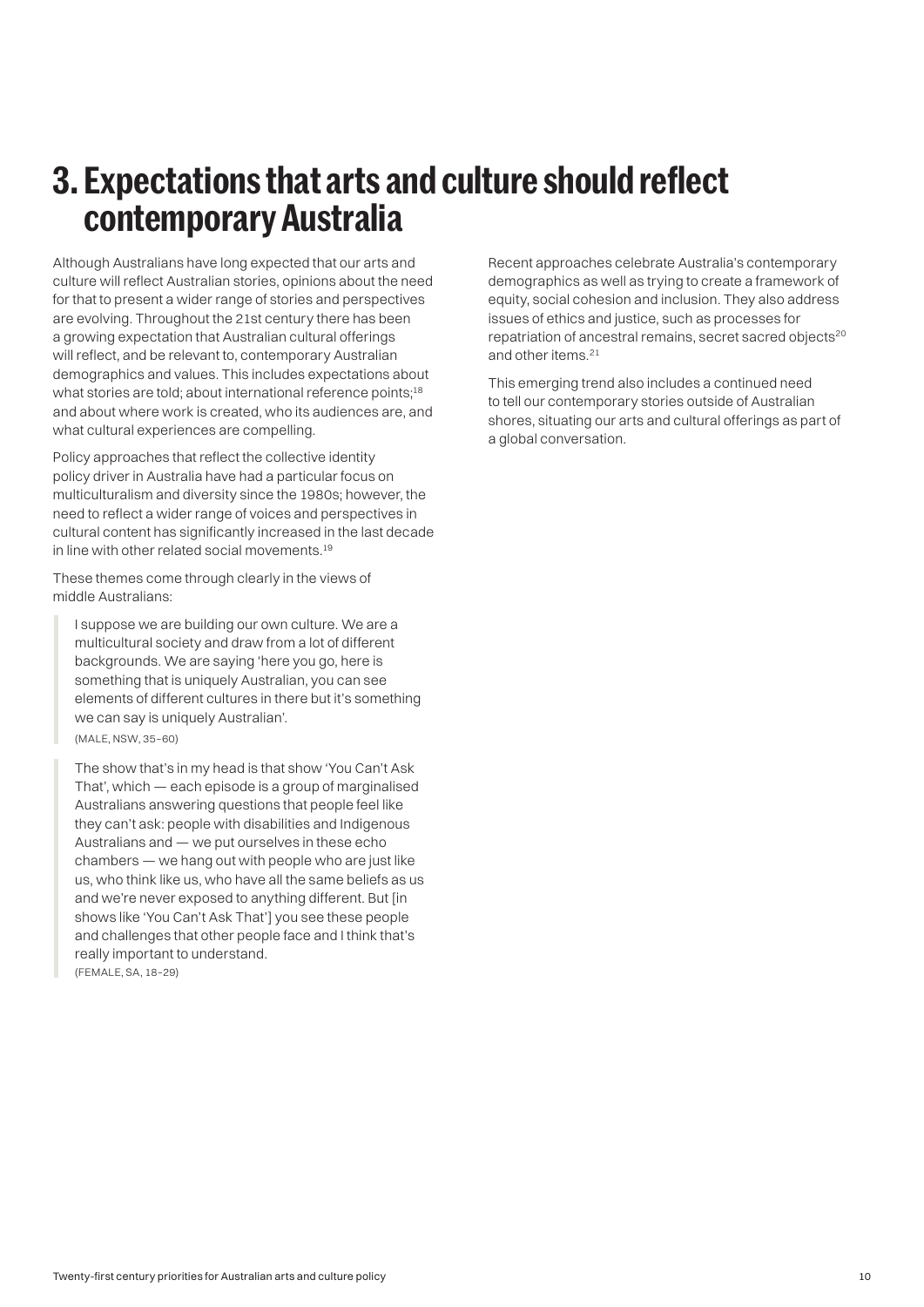## <span id="page-10-0"></span>**4. Technological advances and disruptions**

New technologies have often provided new ways for creators to express themselves: the invention of small, portable tin paint tubes allowed the Impressionists to paint outdoors for the first time, for example, while microphones allowed singers to find new, more intimate ways of performing to large audiences. Although Covid–19 has amplified the creation and take-up of many new technologies, the world of arts and culture was already changing. For example:

- New technologies are being used to augment live experiences, such as in apps like [The O](https://www.artprocessors.net/projects/mona) at the Museum of Old and New Art (Mona) in Tasmania, or installations that use new technologies to immerse a viewer in the artistic experience, as was the case in the [Digital Revolution](https://www.smithsonianmag.com/arts-culture/7-ways-technology-is-changing-how-art-is-made-180952472/)  [exhibition](https://www.smithsonianmag.com/arts-culture/7-ways-technology-is-changing-how-art-is-made-180952472/) at the Barbican Museum in London.
- New technologies make it easier for amateur creators to upskill rapidly, and access professional-grade technologies from their own home. They also allow professional artists to learn new skills, not only related to their craft but also the skills needed to monetise their creations and run a small business. And at-home creators (whether they view themselves as professionals or not) have the potential to build large, global audiences and communicate with them directly, making the experience for audiences increasingly personal.
- Artificial intelligence is co-producing new creations, as was the case with singer [Taryn Southern's 2018 album](https://www.theverge.com/2017/8/27/16197196/taryn-southern-album-artificial-intelligence-interview)  ['I AM AI'](https://www.theverge.com/2017/8/27/16197196/taryn-southern-album-artificial-intelligence-interview), on which every song was composed with AI platform Amper Music. AI can also create new works almost from scratch; the AI software receives [some](https://www.abc.net.au/news/science/2021-07-15/ai-art-tool-makes-paintings-of-australia/100288386)  [general suggestions](https://www.abc.net.au/news/science/2021-07-15/ai-art-tool-makes-paintings-of-australia/100288386) for how the artwork could look (e.g. genre, colour scheme or subject matter), then produces something new based on its entire database of millions of other artworks that it deems to fit those criteria. This of course creates new questions around copyright ownership, given that Australian law requires a human to be the originator of the creative idea for copyright protections to apply.<sup>[22](#page-25-0)</sup>
- New blockchain technologies are making it easier for the ownership of digital artworks to be claimed and verified, and for digital creations to be sold without the original ever being (legally) duplicated, as is the case with [non-fungible tokens \(NFTs\).](https://www.forbes.com/advisor/investing/nft-non-fungible-token/)<sup>[23](#page-25-0)</sup>
- Technology is also giving us new ways to understand ourselves via our experiences of arts and culture. For example, researchers at UNSW are using eye-tracking technologies with museum visitors to study the embodied experience of viewing visual art, with a view to using it in therapeutic settings.<sup>24</sup> At an even broader level, business and finance scholars recently used Spotify data to first ascertain national sentiment, and then use that intel to successfully predict temporary changes in the stock market.<sup>[25](#page-25-0)</sup>

Although many Australians are aware that technology is changing our arts and cultural landscape, some middle-aged and older Australians struggle to imagine what these changes are going to look like or what their implications may be. Younger Australians, on the other hand, tend to see technology as completely fundamental to their experience of arts and culture:

Tik Tok, Facebook and stuff, Snapchat, whatever it is, we're expressing ourselves, our opinions, our videos, our dancing, our music, our culture – whatever we're expressing, yet by pictures, video. And that's all social media. It's all technology. You know, you might be expressing your feelings or your interests by – when you're gaming, if you game with friends or whatever, and it's just a whole new world. (FEMALE, 18–29, NT)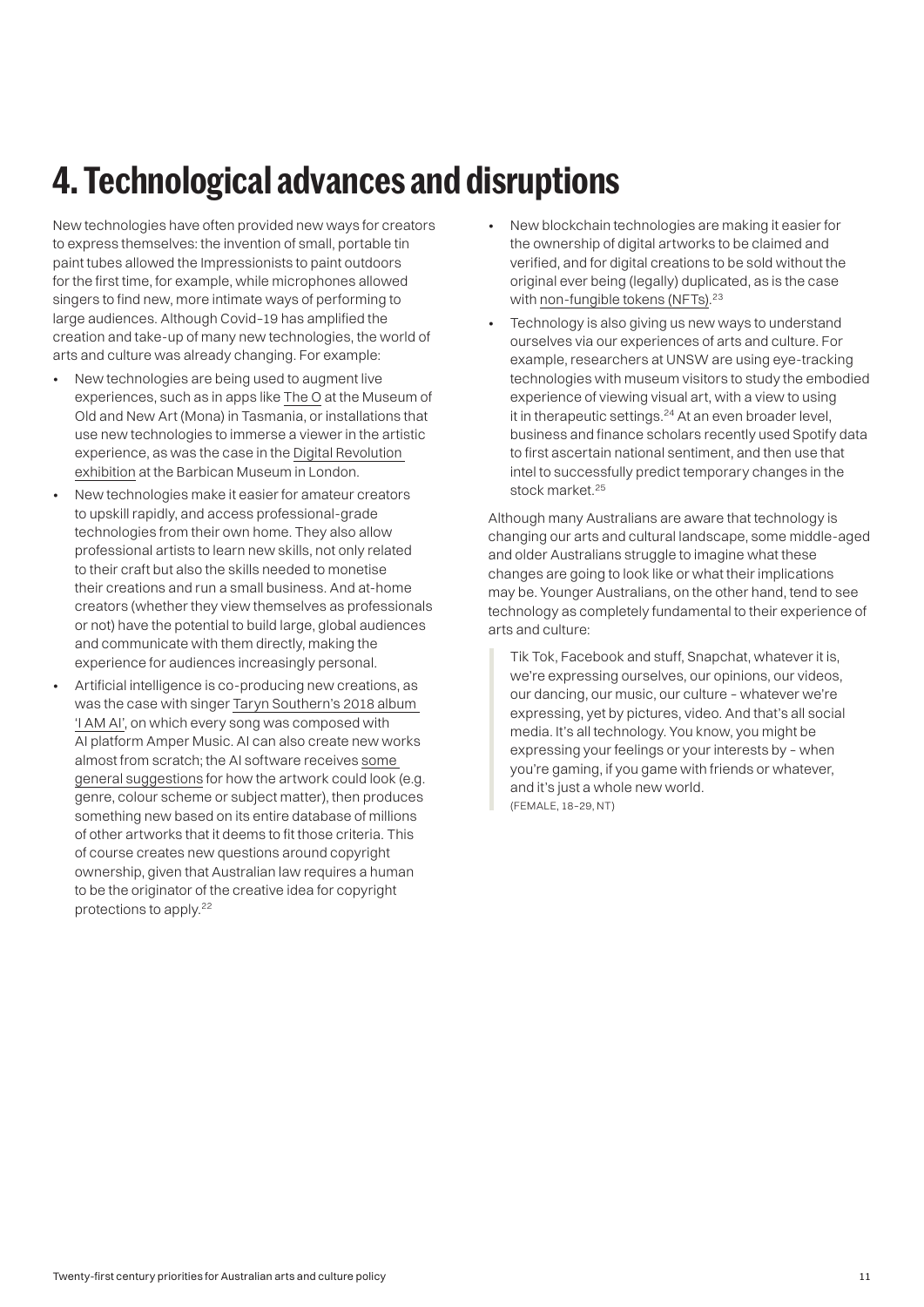## <span id="page-11-0"></span>**5. Changing relationships to culture, place and experience**

While Australia's First Nations peoples have always recognised and asserted the relationship between land, culture and lived experience, there is now also an increasing understanding of these connections all over the world, including throughout Australia.

Covid–19 has amplified already-emerging trends around creative placemaking, and its role in community building, regional development and the activation of regional and capital cities[.26](#page-25-0) The relationship between culture and place allows for the creation of richer, more unique experiences for locals and tourists alike.[27](#page-26-0) This trend will be critical for the future economy, given that discretionary spending on experiences now far outstrips discretionary spending on objects[.28](#page-26-0)

There are also changing perceptions of the relationship between culture and environmental protection. The founding principles of the Rome Declaration, coming out of the G20 Culture Ministers' Meeting of which Australia is a member, included addressing climate change through culture. They acknowledge both the threat that hazardous climate-related events pose to cultural heritage and the critical role that arts and culture play in driving meaningful change in this area.<sup>29</sup>

Many Australians see an obvious relationship between cultural and environmental heritage and protection, given that they are both critical aspects of what makes Australia unique. This came through in our research with middle Australians, both younger and middle-aged:

I think there's some historical sites and cultural sites that Australia is recognised for, like the Great Barrier Reef and Sydney Opera House and the Harbour Bridge and Uluru… I think that even natural sites can be a part of our culture because Australia has a very unique landscape. (MALE, NT, 18–29)

When you think about Australian cultural heritage, you think about things that are distinctly Australian. Icons like the Australian bush and wildlife, Uluru, Indigenous art and ceremonies. Yes, I just can't imagine Australia without them.

(FEMALE, QLD, 35–60)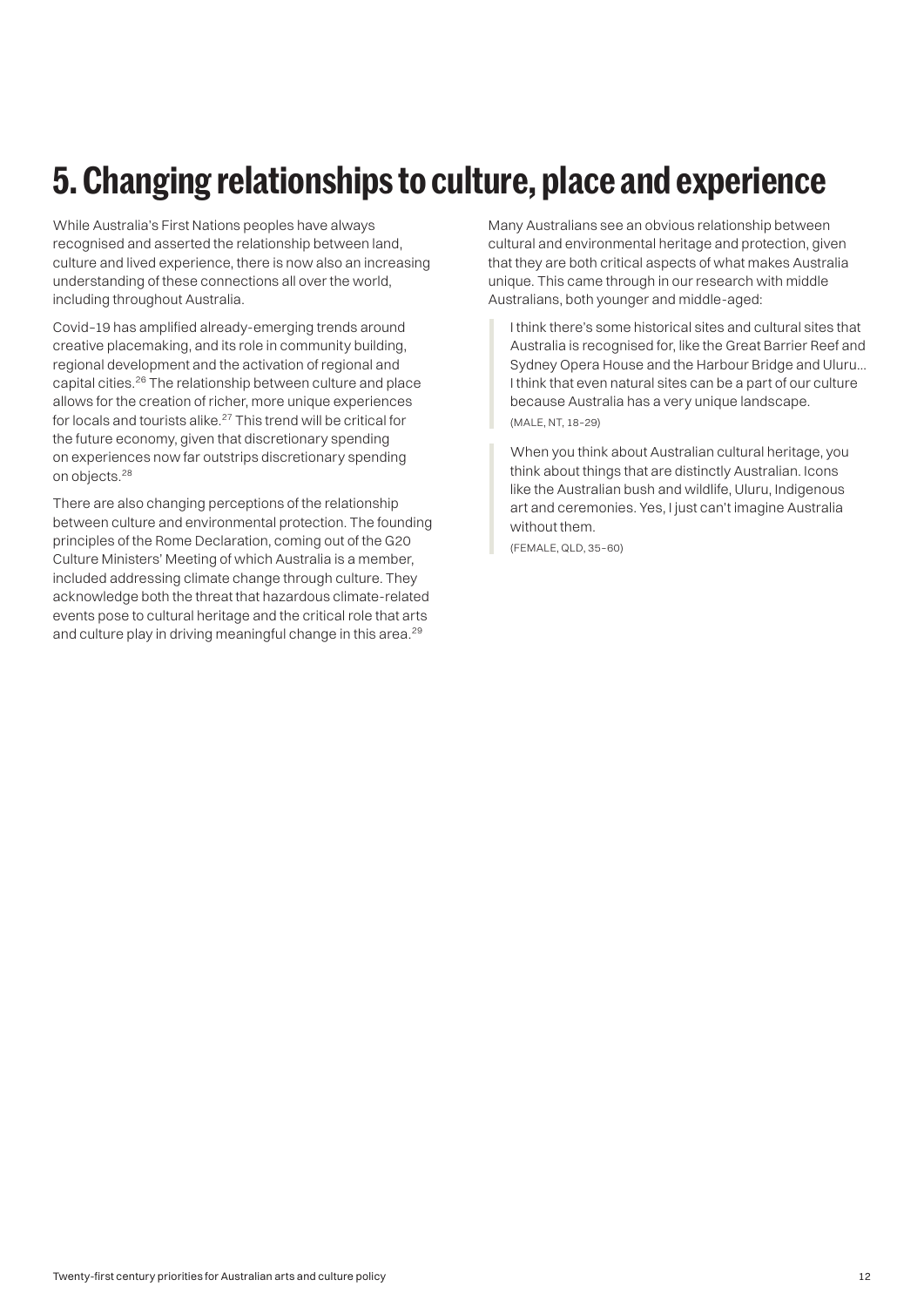## <span id="page-12-0"></span>**6. Changing models of income and investment**

There is debate worldwide about the most effective ways to invest in arts and cultural activities for different outcomes and over different time frames, and in the context of considerable disruption in the way we access, share and produce cultural experiences. This is a growing area of interest for private and corporate investors, companies, individuals and philanthropists, as well as for governments.

For example, Covid–19 has accelerated Australians' familiarity with and access to digital modes of consumption, presenting an opportunity to diversify and expand income streams for goods and services underpinned by intellectual property generation and/or copyright protection. This is something that younger Australians in particular are very aware of:

With new platforms like Spotify, for example...it's allowing people to access new media in a way that they weren't able to previously, but it also creates new business opportunities for artists in a way that they didn't have access to previously. It's also turned the way people make art upside down, inside out...So the amount of money that you can generate, how that money is generated and how you're paid has changed. And the whole nature of creative industries has changed; it's been democratised: more people can access it; more people can create…the nature of the economy around it has changed. (MALE, ACT, 18–29)

However, they are also aware that these changes present serious risks, as existing value chains are disrupted.

I think for many artists, unless they can do something like Twitch stream their art or something – unless they can find some way to monetise, in a way, to help generate extra funds…I think you've got this huge lag-time between the amount of time it takes to create a piece of art…and the eventual pay-off, if it ever happens.

(MALE, NSW, 18–29)

These risks require mature policy responses, especially given that it is often creators — the 'primary producers' of the cultural and creative industries $30 30 -$  who carry a significant share of those risks. New models will need to take into account, and ideally mitigate, existing issues around precarious employment and skills shortages in these industries, as well as concerns about monetisation models. The transition to these new models needs to be de-risked, particularly in an environment of ongoing uncertainty in the cultural and creative industries.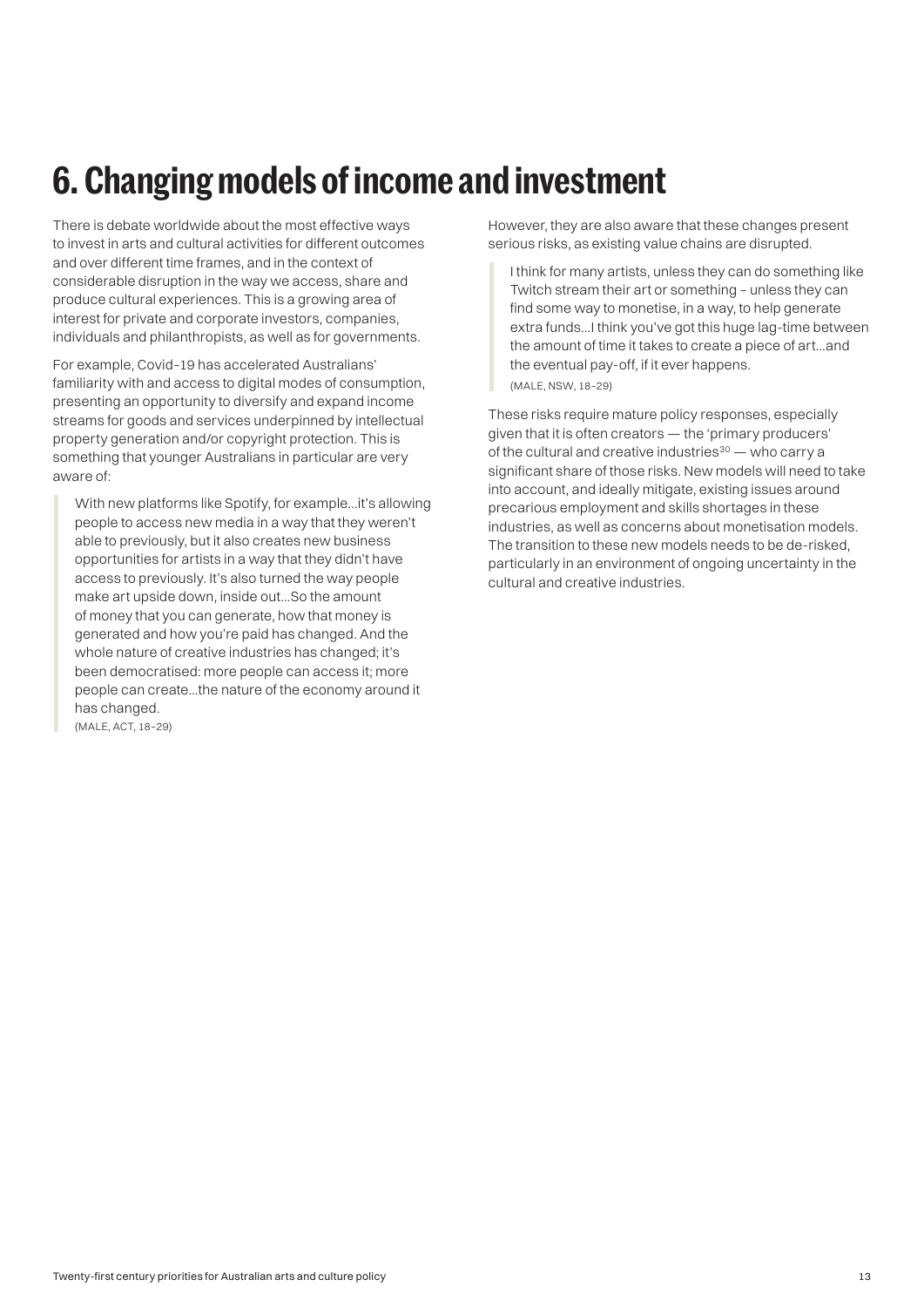## <span id="page-13-0"></span>**7. Changing beliefs about arts and culture's broaderimpacts**

International evidence has demonstrated that arts and culture inspires and enables meaningful change across our diverse communities and within individual lives, including in the areas of some of Australia's biggest public policy challenges such as education, health and wellbeing, social cohesion, innovation and international relations.[31](#page-26-0)

This capacity of arts and cultural activities to have a positive impact on different aspects of our lives has been reflected in policies that are driven by social improvement and economic contribution since the 1970s. However, it is also increasingly well recognised by middle Australians, as is the belief that arts and culture can take many forms.

I think it has a huge effect on skills...it forces us to think in a different way and allows you to develop your own thoughts and your own thought processes...it teaches you to think for yourself, teaches you to work with other people...I think it teaches you a lot of soft skills as well that are really important to make well-functioning adults. (FEMALE, SA, 18–29)

Without [arts and culture], it affects our health department and all the things. I think if you don't have cultural — all those sorts of things — people get mental health issues. All of these things make us happier, which is better for our mental health. Without those things, there is a lot more strain on services like that. (FEMALE, QLD, 35–60)

[With Covid], it's brought a lot more film and television creation to Australia, which in turn has brought a lot more jobs and a lot more skills required of Australians here. So when you go to make a movie, you don't just need your camera crew and your actors, you need all of the people that make up that industry itself...And they all lead to more and more people being employed in Australia because we're becoming bigger and better at doing that kind of stuff.

(FEMALE, QLD, 18–29)

You can target more audience for big festivals; they can use the facilities around, or hotels, or restaurants, or transport; it's all part of the economy. And to me, it's employment: if you have big events you need to have workers. It's good.

(FEMALE, NSW, 35–60)

This broader understanding of the range of benefits from an active arts and cultural offering is prompting investment from new portfolio areas, such as tourism and regional development.

These beliefs are also reflected in the growing role local governments are playing in this space. In 2020 ALGA released their first national policy position on arts and culture, supported by local governments in metropolitan and regional communities from across the country.<sup>32</sup>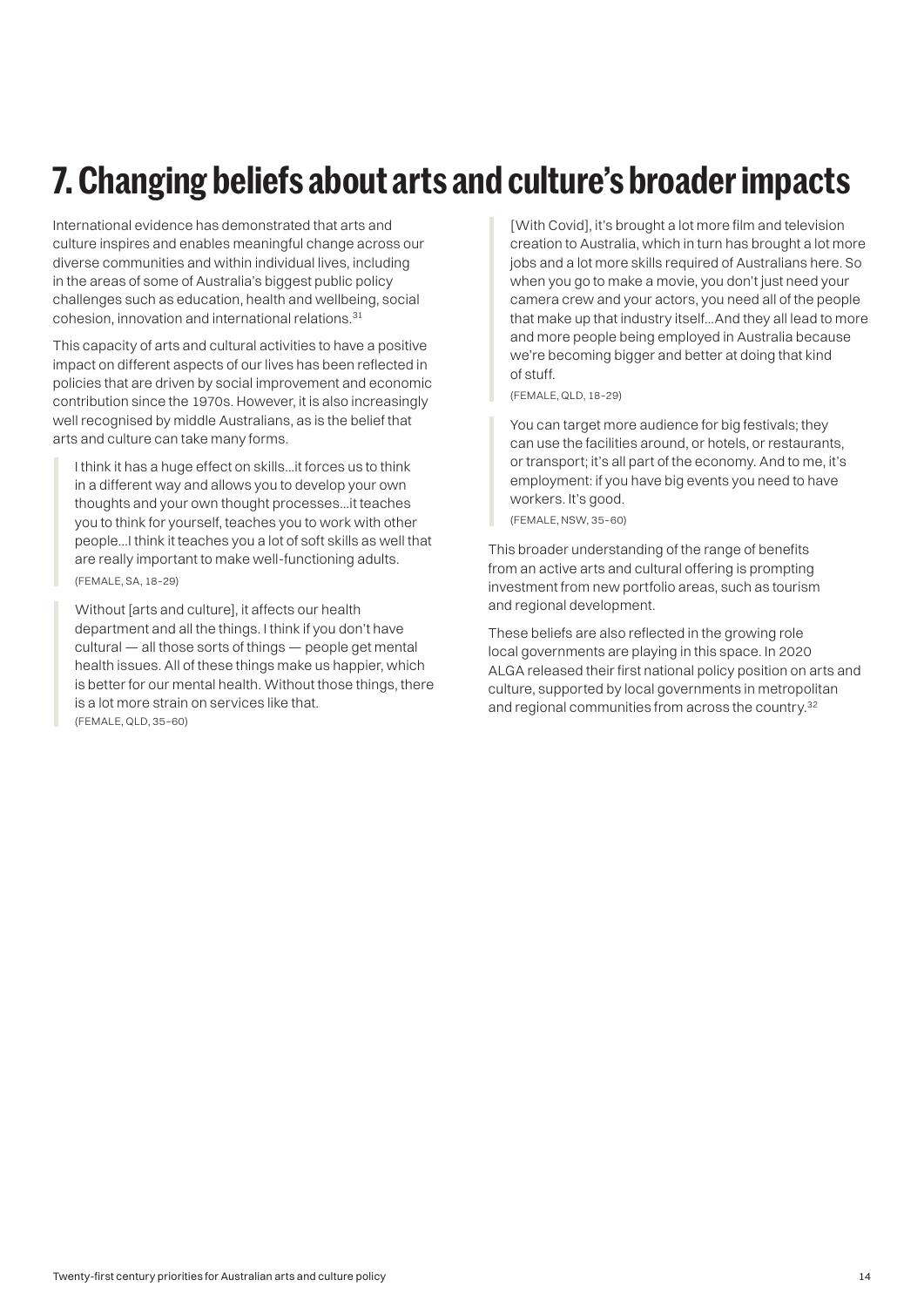## <span id="page-14-0"></span>**8. A changing role for public funding?**

Globally, there is vigorous debate about the role of public (i.e. government) funding in arts and culture. The changes wrought by Covid–19 have increased the need for governments to ensure that policy, regulatory and investment settings are driving effective cultural funding expenditure that is relevant and well-targeted for a 21st century context.

This is particularly important in Australia given that cultural expenditure across the three levels of government is not matching population growth. Per capita public expenditure on culture has dropped by 4.9% over the decade 2007–08 to 2017–18, and expenditure as a percentage of GDP remains below the OECD average.<sup>33</sup> This spending is often disjointed. lacking strategic deployment across and between different governments. With local governments playing a bigger role in making arts and cultural opportunities available, the need for a nationally-coordinated approach is urgent.

From our discussions with middle Australia, it is clear that they see benefits in engaging in arts and culture and that they see a role for governments in supporting arts and culture, especially to increase access:

Obviously every town, every country town needs a dance group or — so it depends what funding you are talking about cutting, but if you are talking about Sport, Arts and Culture, and Maths and English, the 4 pillars of good education, I think they are all very important to fund, yeah. (MALE, VIC, 35–60)

Yeah, things like museums and art galleries getting a lot of support from the government to continue to exist, I think means that it's cheaper for people to go and see them, that there can be a free section in art galleries. And I think that comes back to those areas being culture, and as a government, if they're not supporting that, then that culture goes away, and that culture is valuable to society. So yeah, I think when it comes to museums and galleries, potentially they're not as profitable but it's worth the contribution to society to, for the government to contribute money towards that.

(MALE, QLD, 18–29)

If the funding has been cut because there is a free market solution — i.e. private enterprise can fund it instead — I would be concerned about that because the issues of access become harder for other people. Because if it's a free market, it's just all about the cost. (MALE, VIC, 35–60)

They also strongly believe that this expenditure should benefit the public, and worry that arts and culture aren't being utilised to their full potential to benefit society:

I think, what it is, they misunderstand what it [arts and culture] can do. For example, the bushfires: friends of friends who were artists went in to paint with the children and to help them to write stories as part of their therapy for what they went through. Whereas there was an area of the government that said 'We have all the psychologists lined up' and that's not what the community wanted or needed.

(FEMALE, NSW, 35–60)

It would be super exciting [if the government boosted funding to arts and culture] but I would want to know where it's going and what it's doing and I would want to know what exactly the outcome of it is as well — what they want to achieve from it. (MALE, ACT, 18–29)

Maybe they just need to adjust where they spend the money, do you know what I mean? I think — I know it sounds terrible, but — they pour a lot of money into things like ballet. I know it's important but it's only to a small group of the community. They need to diversify. (FEMALE, QLD, 35–60)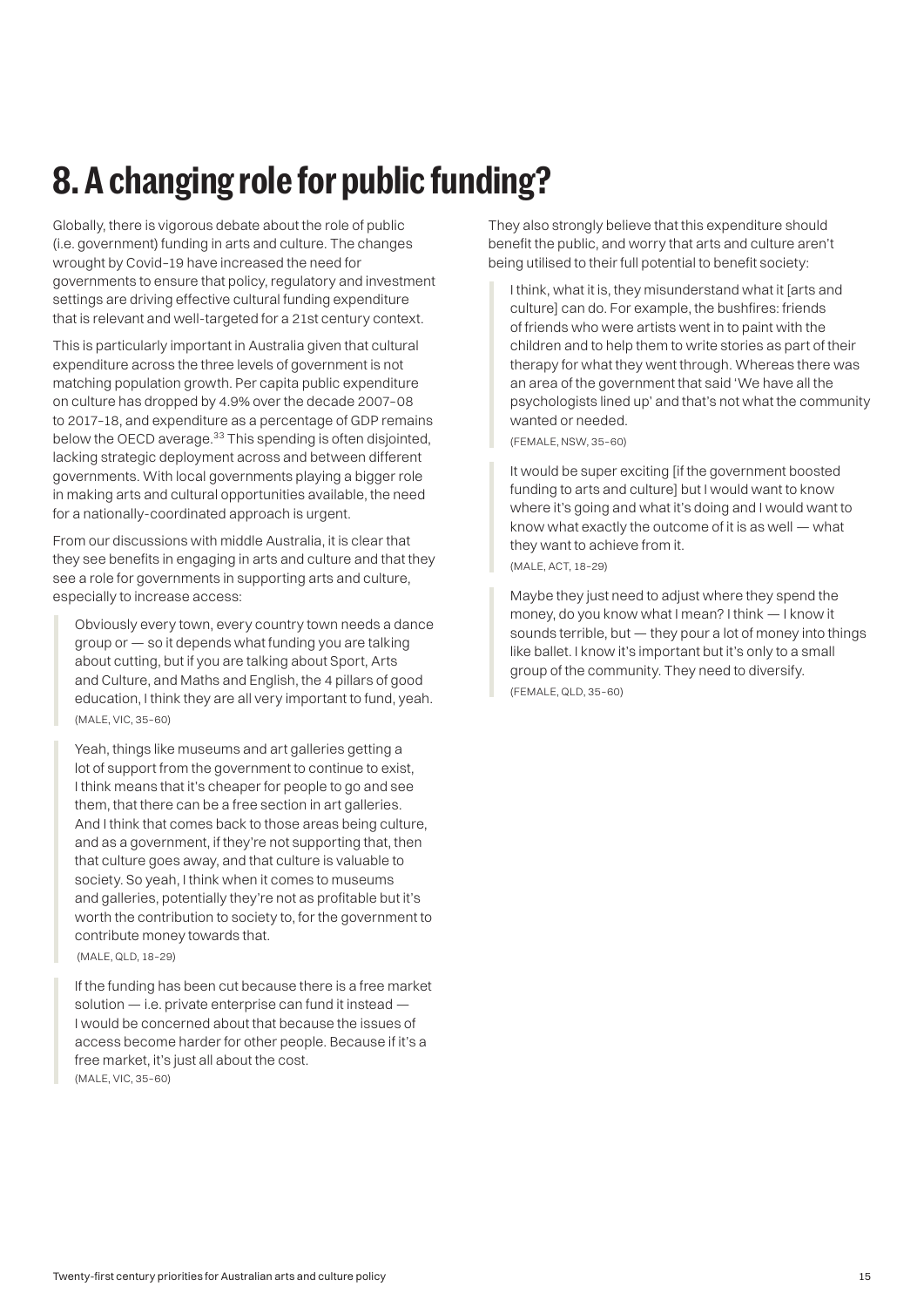# <span id="page-15-0"></span>**Foundations**

Australians are keen cultural participants; we spend \$25 billion a year on cultural goods and services, at least 82% of us attend cultural events and venues, and more than a third of us participate in creative activities.<sup>[34](#page-26-0)</sup> But within these statistics, what specifically do Australians care about?

This section outlines 6 ideas related to arts and culture that Australians value, that have endured through time, and that reflect the foundational themes of Australia's public policy in arts and culture. Those 6 foundations are:

- 1. First Nations cultural and creative practice
- 2. Connection, belonging and cultural inheritance
- 3. Honouring and protecting Australia's cultural heritage
- 4. Telling our stories to ourselves and the world
- 5. Copyright protection and income generation
- 6. Expression, including freedom of expression

In exploring these foundations, we draw on our qualitative research work with middle Australians as well as our international review of policy drivers in arts and culture and how these have been utilised in Australia[.35](#page-26-0)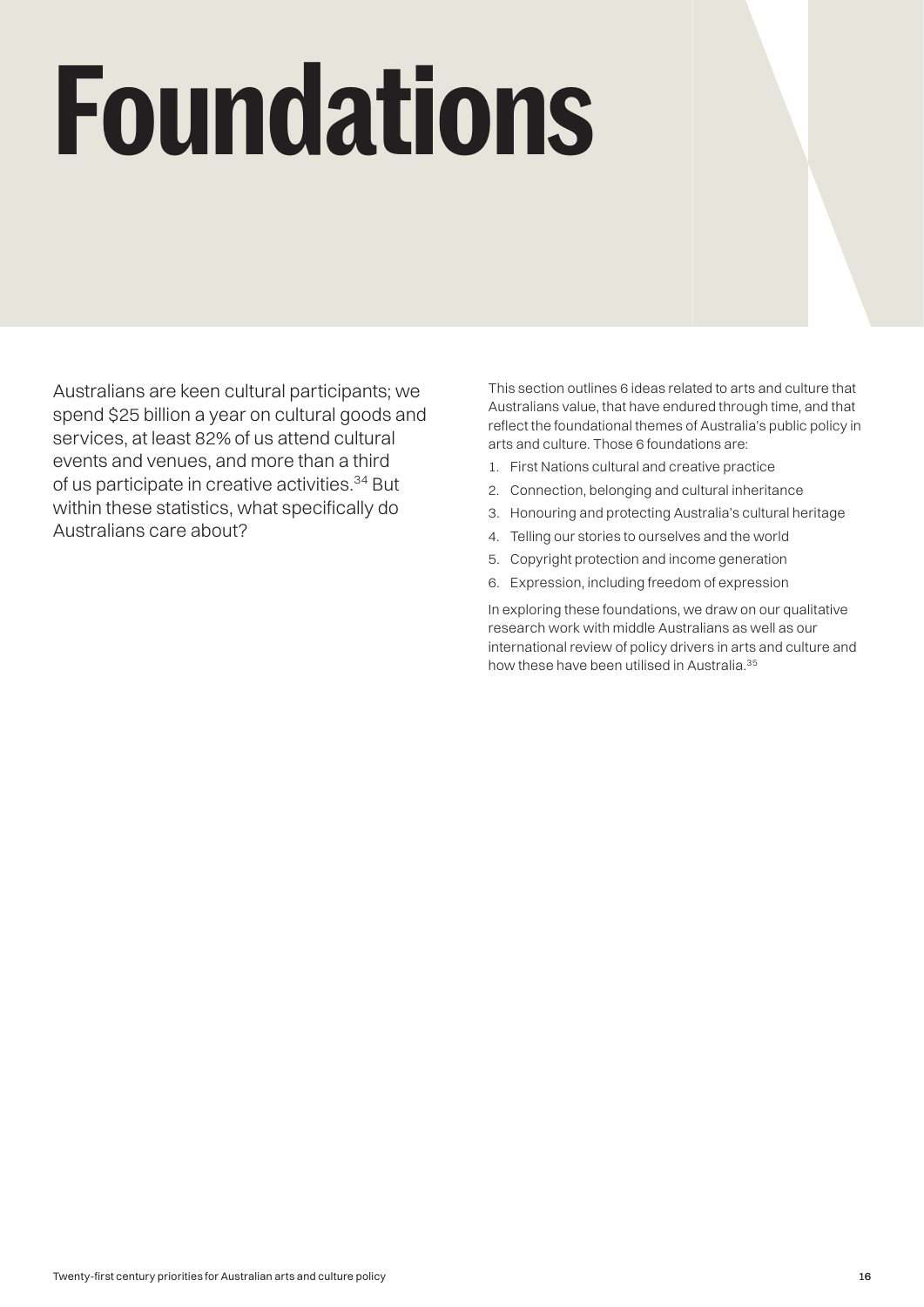## <span id="page-16-0"></span>**1. First Nations cultural and creative practice**

Aboriginal and Torres Strait Islander peoples' cultural and creative practices in this land stretch across tens of thousands of years and continue today. These practices are globally unique, have grown over time and have endured despite profound disruption over the last two and a half centuries.

Australian arts and cultural policy documents in the late 20th and early 21st century have increasingly recognised and reflected the importance of First Nations cultural and creative practices.[36](#page-26-0) Australia has now endorsed the 2007 [UN Declaration on the Rights of Indigenous Peoples](https://www.un.org/development/desa/indigenouspeoples/declaration-on-the-rights-of-indigenous-peoples.html) and the 2005 [UNESCO Convention on the Protection and](https://en.unesco.org/creativity/convention)  [Promotion of the Diversity of Cultural Expressions](https://en.unesco.org/creativity/convention), both of which include particular protections for First Nations' cultural expression.

The cultural and creative practices of Aboriginal and Torres Strait Islander peoples in Australia are also recognised by middle Australians as a unique and enduring aspect of the Australian context.

I was also going to say Uluru, because it's an Indigenous rock and now we're finally not allowed to climb on it again…It's an icon, especially for Australian Aboriginals. It's one thing that's, I guess, ours and always has been, I feel. Compared to everything else in Australia that got taken over and colonised, I feel like that sort of remained ours.

(FEMALE, NSW, 18–29. NOTE FOR CONTEXT: IDENTIFIES AS ABORIGINAL)

I had number one [in a list of cultural heritage icons] as Indigenous art centres. You learn about Australia's culture and where it started, and how creative some of the Aboriginal artwork is. (MALE, NSW, 35–60)

I think, for example, in SA, they just announced an Indigenous culture centre. Hundreds of millions of dollars, and I think that pretty much just reflects how a lot of people feel about preserving the Indigenous culture, so I think that's a pretty good effort by them. (MALE, SA, 18–29)

I feel we don't show enough of our Aboriginal culture, we don't give it enough exposure. I would like to see more of that.

(FEMALE, NSW, 35–60)

It is important to note First Nations creators are being disproportionately affected by Covid–19, with the Aboriginal and Torres Strait Islander population more reliant than the general population on income from arts and culture. This is especially true in remote areas with arts centres, whose sales have decreased by more than 50% in some locations.[37](#page-26-0) Pivoting to digital also poses specific challenges for First Nations creators, not only in remote communities with variable internet, but also in terms of the need to 'uphold Indigenous rights and sovereignty in the digital environment and protect against unethical dealing and digital disadvantage'.<sup>[38](#page-26-0)</sup>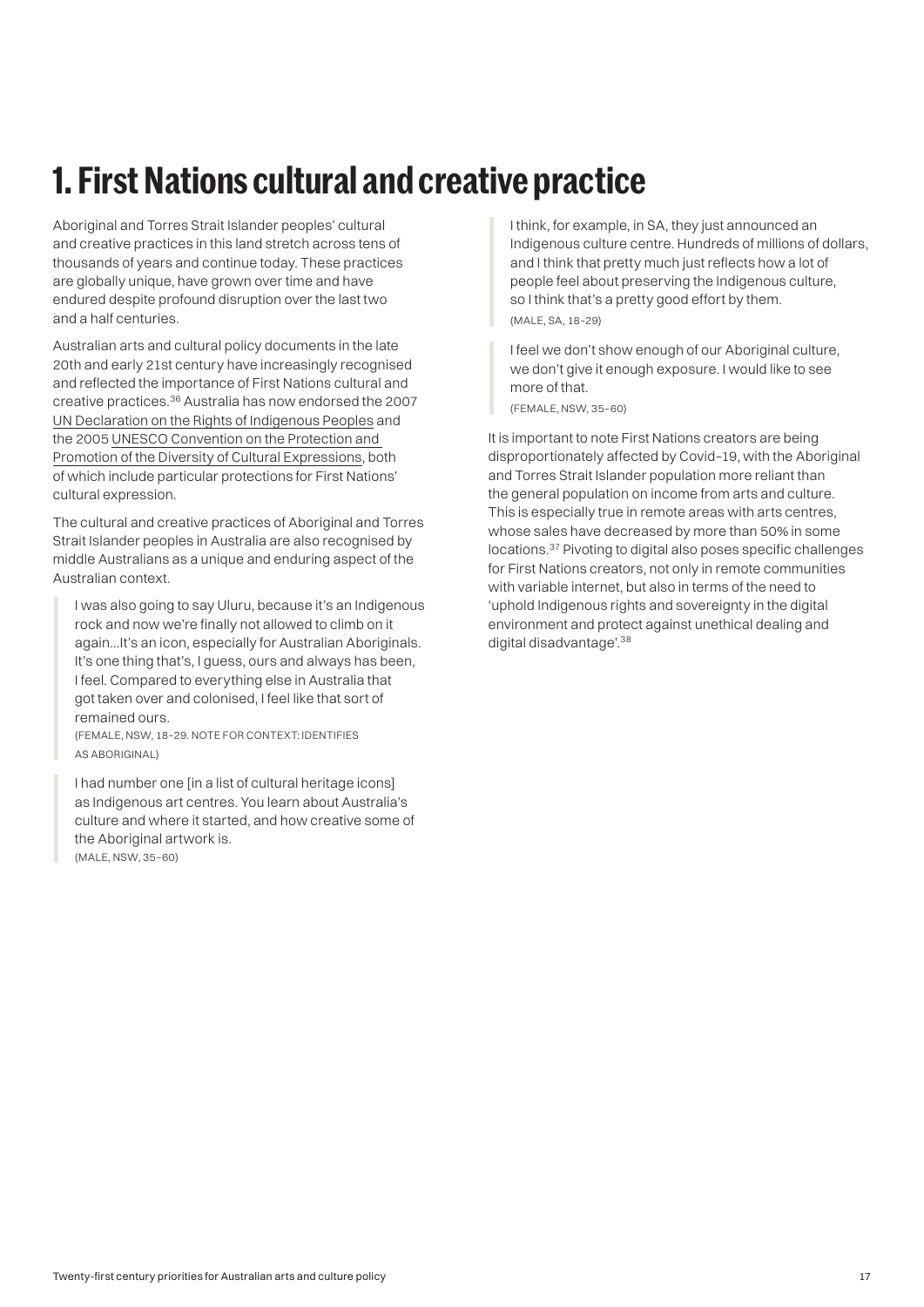## <span id="page-17-0"></span>**2. Connection, belonging and cultural inheritance**

Building a sense of belonging and a collective national identity that helps people feel connected to each other, the nation, and our institutions has been an enduring concern of arts and cultural policy. Our review of arts and cultural policy drivers found that policies driven by a desire to build collective identity harness arts and cultural activity to help groups of otherwise disparate individuals to unite and build on the things they have in common. This was a key driver of arts and cultural policy in the 1950s as Australia recovered from World War II, and remains one to this day. Our sense of ourselves as a nation is built on, and will continue to build, our cultural inheritance. Many of the suggestions emerging from a recent Parliamentary Inquiry into nationhood, national identity and democracy were related to the important role of arts and culture in this space.<sup>39</sup>

The Australian public are also adamant that arts and culture are a way to bring communities together, and help people feel part of something bigger than themselves. This focus on a collective identity is expressed at both a local, physical level and also in terms of geographically-disparate communities who share a particular interest:

Community, that's what art is for, bringing the community together. (MALE, QLD, 35–60)

I find, particularly online through streams and stuff like that, that an internet-based culture can form from playing video games, especially with friends, or with strangers even.

(MALE, ACT, 18–29)

I like the fact that some local council organizes some local events and that gets the community together and you meet all your neighbours and people you don't know. (FEMALE, NSW, 35–60)

Critically, middle Australians also believe that governments have a responsibility to ensure that the regulatory and legislative environment encourages and enables people to come together for the purpose of enjoying arts and culture:

Lockout laws, that's the government destroying an industry — the live music scene — in the whole of the CBD...whether you agree with lockout laws or you don't, live music was important to Sydney, it wasn't just about drinking.

(MALE, NSW, 35–60)

Philosophers, psychologists and sociologists, as well as communities themselves, have long recognised the vital importance to humans of belonging and connection, both to place and across time. It should come as no surprise, therefore, that this has been an enduring theme in Australian arts and cultural policy.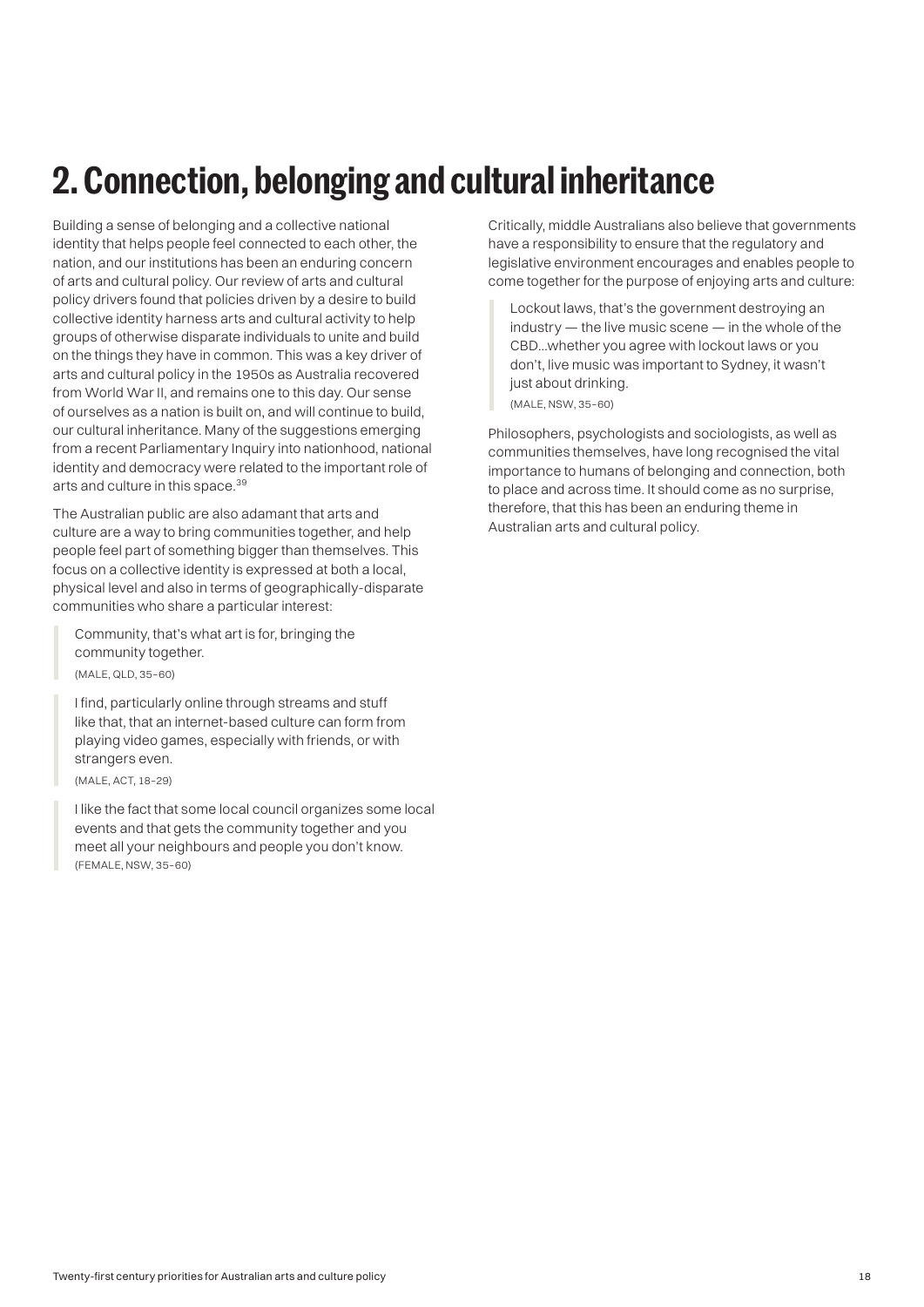## <span id="page-18-0"></span>**3. Honouring and protecting our cultural heritage**

The collective identity policy driver identified in our review of Australian cultural policies from the 1950s to the 2000s highlighted the role that arts and culture play in building, maintaining and evolving a national identity across time. From the Committee of Inquiry into the National Estate in 1973[,40](#page-26-0) to the establishment of the Protection of Movable Cultural Heritage Act 1986,<sup>41</sup> through to the policy priorities of the current federal government,<sup>[42](#page-26-0)</sup> cultural heritage protection has had an important role to play in developing and maintaining our national identity.

These priorities are strongly reflected in the views of middle Australians:

Without Australian arts, we would lose our sense of identity. You would lose your heritage as well, lose the connection to your country. You want to have something to be proud of, to pass it on [to] the future generations. It's a very important thing, I have never really thought about this before.

(FEMALE, QLD, 35–60)

To preserve that culture, it allows us to – it just gives future generations a chance to experience as much culture as possible. Obviously, the culture keeps flowing, keeps growing, but being able to give future generations a chance to experience the past is pretty important. (MALE, NT, 18–29)

Interestingly, the multicultural strengths of Australia are often mentioned as one of the key parts of our heritage that should be celebrated and protected, as are some of our natural icons:

When I think of Australian cultural heritage, things that are distinctly Australian, I think of multiculturalism. (FEMALE, QLD, 35–60)

My grandparents are from Italy and Germany, and they're getting really old and if we don't continue their cultures and traditions, then they're going to die with our grandparents...And in terms of the — like in Uluru, for example...once these sorts of things with so much history of our country become eroded and diminished, it's so hard to keep that going and tell those stories of our Australian culture going forward...In twenty years' time, our kids might not even know what that is if we don't act now and preserve those things. (MALE, SA, 18–29)

These views are also in line with Australia's international obligations. Australia ratified the [1972 World Heritage](https://whc.unesco.org/en/convention/)  [Convention](https://whc.unesco.org/en/convention/), an international mechanism for the protection of both cultural and natural heritage, and is a party to the [UNESCO Convention on the Protection and Promotion of the](https://en.unesco.org/creativity/convention)  [Diversity of Cultural Expressions](https://en.unesco.org/creativity/convention). A [recent parliamentary](https://www.aph.gov.au/Parliamentary_Business/Committees/Joint/National_Capital_and_External_Territories/NationalInstitutions)  [inquiry into national institutions](https://www.aph.gov.au/Parliamentary_Business/Committees/Joint/National_Capital_and_External_Territories/NationalInstitutions) highlighted the role they play in preserving, sharing and building a nuanced understanding of Australia's heritage[.43](#page-26-0) It explored their position as 'keepers, authors and champions of Australia's national story', noting that this story is ever changing and evolving. To fulfil this role in the 21st century and beyond, our cultural institutions, as well as other publicly funded arts and cultural companies, will need to continually transform their programming, operating models and digital capacity.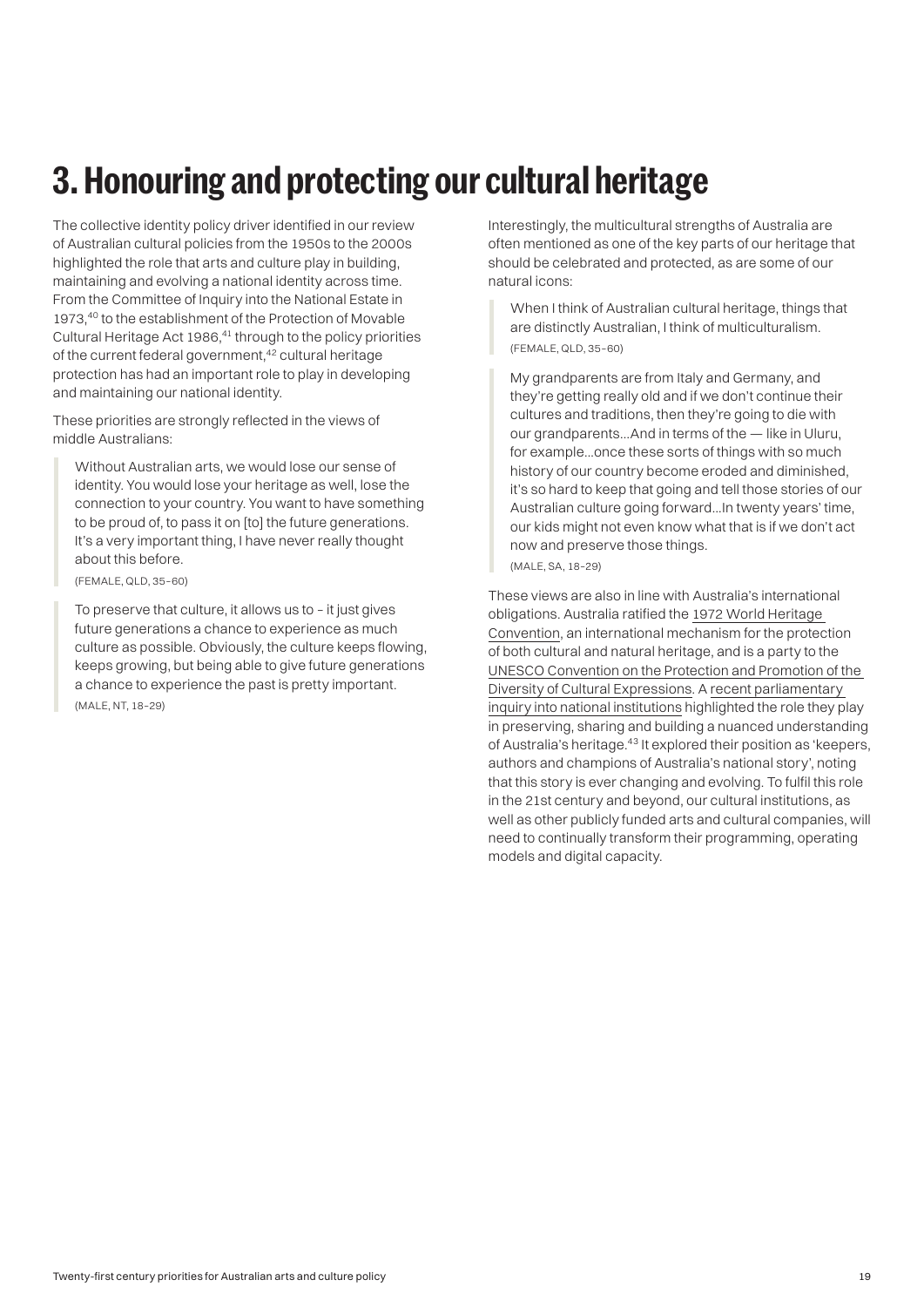### <span id="page-19-0"></span>**4. Telling our stories to ourselves and to the world**

Australians have long been interested in seeking to understand their own lives and convey the Australian lifestyle through our arts and cultural offerings, and this is a theme that has endured to the present. While the people in our focus groups strongly valued cultural heritage, they also wanted Australians to be making arts and cultural products that told contemporary Australian stories.

Like, Bluey is a very uniquely Australian production, and it is the number one Australian children's show in the world right now. And it is just so quintessentially Aussie in every way. I feel like it's important, not only for Aussie kids to have that exposure to Australia, but people all round the world to get exposure through Australian media and they learn that Australia is not just 'everything is going to kill you and we ride kangaroos to school'... there's so much media that comes out of the US these days that it's starting to influence our culture as well, and global cultures.

(FEMALE, SA, 18–29)

It's important to have Australian artists and movies and — so we feel like we can be representing on the world stage. Gives us feelings of pride and identity, of belonging. It's also promoting what Australia is all about and giving that unique flavour that other countries would not be able to experience or understand. It's promoting Australia. Our culture.

(FEMALE, QLD, 35–60)

Australia's relevant regulatory and statutory bodies reflect the importance of this theme. For example, the Australian Communications and Media Authority (ACMA) outlines a range of quotas for the commissioning and broadcast of Australian screen content, while the legislated functions and anticipated outcomes of the Australia Council for the Arts include supporting the creation and presentation of excellent art that reflects the diversity of Australia's stories, thus raising the profile of Australian arts both nationally and internationally[.44](#page-26-0)

Australia's diverse range of stories are also of great interest to the world more broadly, and thus have long been used to convey a range of Australian values and ideals internationally. This idea links to the reputation-building policy driver that has been evident in Australia since at least the 1950s. In Australia, public investment focused on innovation, excellence and prioritising the development of high quality Australian content for domestic and international audiences is often managed through arms-length funding mechanisms — for example, peer panels or entities such as statutory authorities — to draw on independent expertise in making decisions.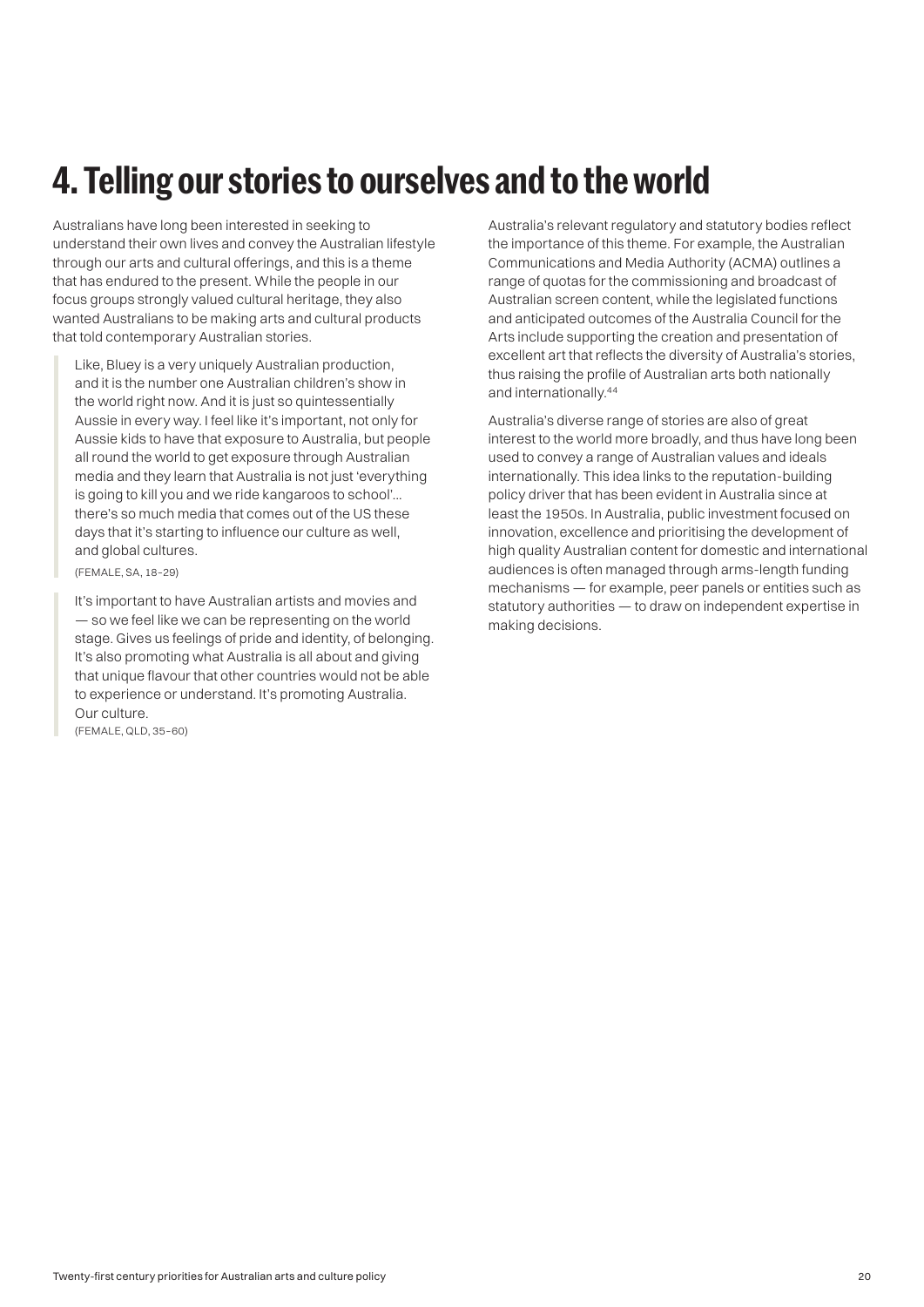### <span id="page-20-0"></span>**5. Copyright protection and income generation**

Copyright protection is generally recognised as a key support for incentivising and rewarding creators and other entrepreneurs. Copyright protects creators' rights to generate income from their unique expression of ideas (not the ideas themselves), and excludes others from unauthorised use of those unique expressions.[45](#page-26-0) This idea forms the foundation of the creative economy, in the same way that broader intellectual property laws form the basis of the knowledge economy.

Australia's [Copyright Act](https://www.legislation.gov.au/Details/C2021C00044) provides significant protections for both economic and moral rights, designed for creators to have rights to both derive economic benefit and be recognised as the creator of a work.[46](#page-27-0) The exercising of these rights is supported by mechanisms such as rights management agency APRA-AMCOS, as well as agencies that provide recommended rates of pay for creative work (such as the [Australian Association of Authors](https://www.asauthors.org/findananswer/rates-of-pay) and the [National Association of Visual Artists](http://visualarts.net.au/code-of-practice/73-schedule-fees-practitioners/)).

Additionally, a recent parliamentary review identified that protections needed to be strengthened for First Nations artists, craftspeople and holders of cultural knowledge, and some actions have been taken to address this.<sup>47</sup>

Copyright laws benefit society by encouraging and incentivising the creation of new ideas and innovations, while also providing a means for creators to generate income and support themselves and their work.<sup>48</sup> These are ideas that middle Australians value and support:

Yeah I think things like copyright and freedom of expression and all those things that enable art and culture, I think they're important. Arts won't survive if we don't support them, pay for what we use. (FEMALE, NSW, 35–60)

Having Australian content fosters a self-sustaining industry. If we don't support it, and we import everything, we can't hear our own music on the radio; our artists can't make any money, so they can't do any more art. If there are some kind of protections in place, at least they can then have a chance to do the work.

(MALE, VIC, 35–60)

A lot of people probably think arts is just, you know, painting...but it is also making solutions too, but creatively...like, if you look at intellectual rights, with firms, they've actually created their own things that they can put a patent on, but that is art, just they've put a restriction or a block on it, so they can start up their business. (MALE, NSW, 18–29)

The most recent G20 Culture Ministers' Meeting in July 2021 (of which Australia is a member) has identified threats to cultural and creative intellectual property as a growing global concern, pointing out that these 'international crimes' have been 'linked to money laundering, corruption, tax evasion and terrorist financing and also highly affects all countries' cultural identity,' and suggesting a greater need for international cooperation to combat the spread[.49](#page-27-0)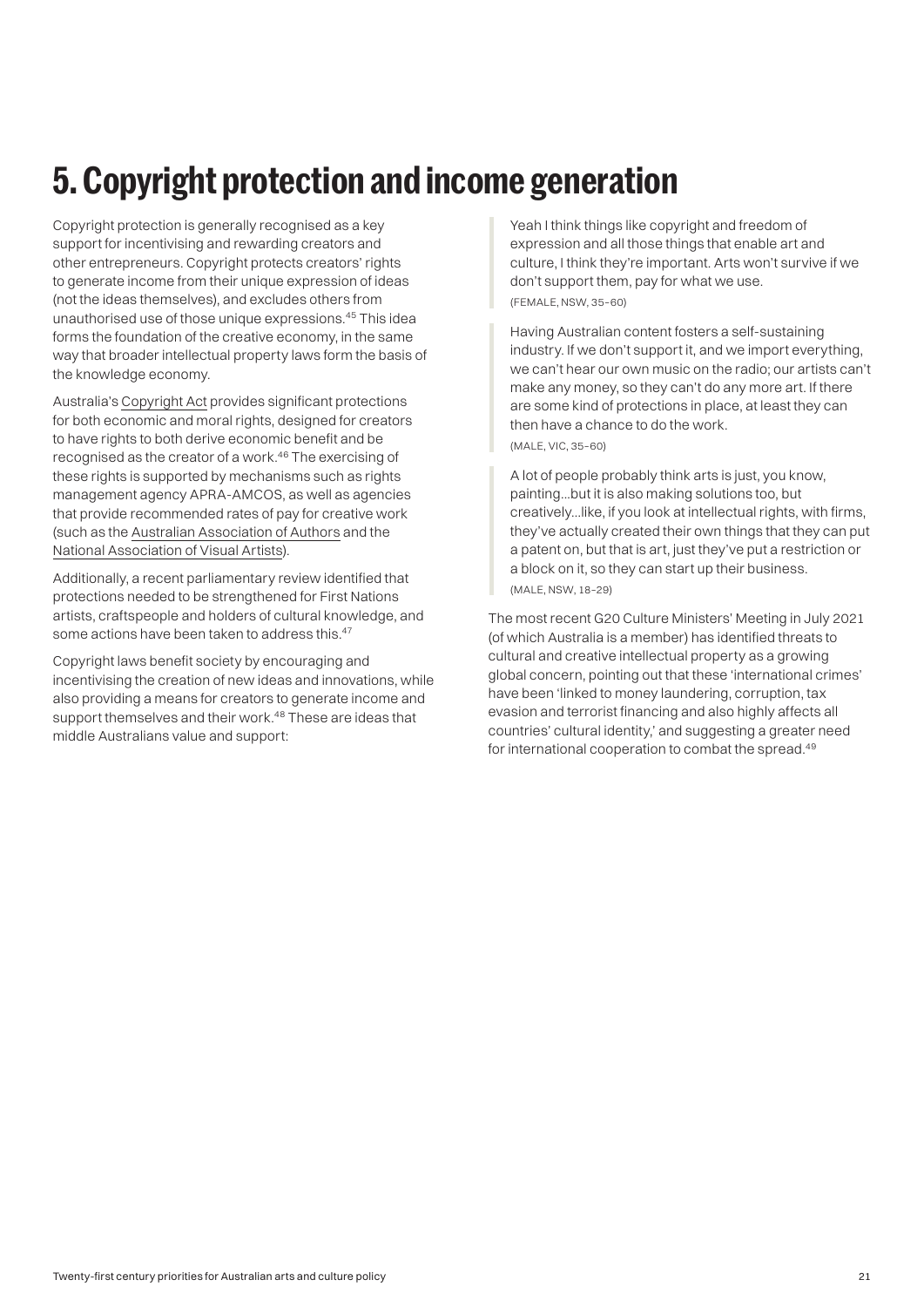### <span id="page-21-0"></span>**6. Expression, including freedom of expression**

Middle Australians appreciate arts and culture's ability to help people express themselves, express new or difficult ideas, and express their culture to others. They value the ways that creative expression allows Australian culture and heritage to continue to evolve, just as our society, tastes, preferences and values have continued to evolve.

I don't think the world could really function without it. Culture is really the essence of who people are, and art is their expression and their creativity. Take away those things and we are really taking away — people. I don't think it could actually happen.

(FEMALE, NSW, 35–60)

They are also proud of — and grateful for — Australia's capacity for freedom of expression. They associate the removal or repression of arts and cultural expression with non-democratic values and the suppression of humanity.

Linked to what I was saying before about expression if you can't express yourself in a culture it feels almost like — it feels almost dystopian because people don't have the freedom or self-insight to express themselves. (MALE, TAS, 18–29)

Arts and culture are very important to society; without imagination or creativity, life would be horrible, no freedom of expression; it would be a black world or a white world. No colours or grey. (MALE, VIC, 35–60)

Let's think of North Korea. Arguably, you could say that in a dictatorship there is not a lot of art and culture — unless they tell you its art and culture — and there are some very unhappy people over there. (MALE, QLD, 35–60)

As a party to the [International Covenant on Civil and](http://www.austlii.edu.au/au/other/dfat/treaties/1980/23.html)  [Political Rights,](http://www.austlii.edu.au/au/other/dfat/treaties/1980/23.html) Australia sees freedom of expression — that is, the right to hold opinions without interference, and impart, seek and receive information and ideas of all kinds  $-$  as fundamental.<sup>50</sup> Although not protected in Australia's Constitution, freedom of expression in any medium, including artistic works, broadcasting, written and oral communications, the media, public protest and commercial advertising, is supported in common law.[51](#page-27-0) Additionally, Australia has endorsed the [UNESCO Convention](https://en.unesco.org/creativity/convention)  [on the Protection and Promotion of the Diversity of Cultural](https://en.unesco.org/creativity/convention)  [Expressions](https://en.unesco.org/creativity/convention). Specifically in relation to arts and culture, Section 9(1)(bc) of the Australia Council Act 2013 states that one of the key functions of the Australia Council for the Arts is to uphold and promote freedom of expression in the arts.<sup>[52](#page-27-0)</sup>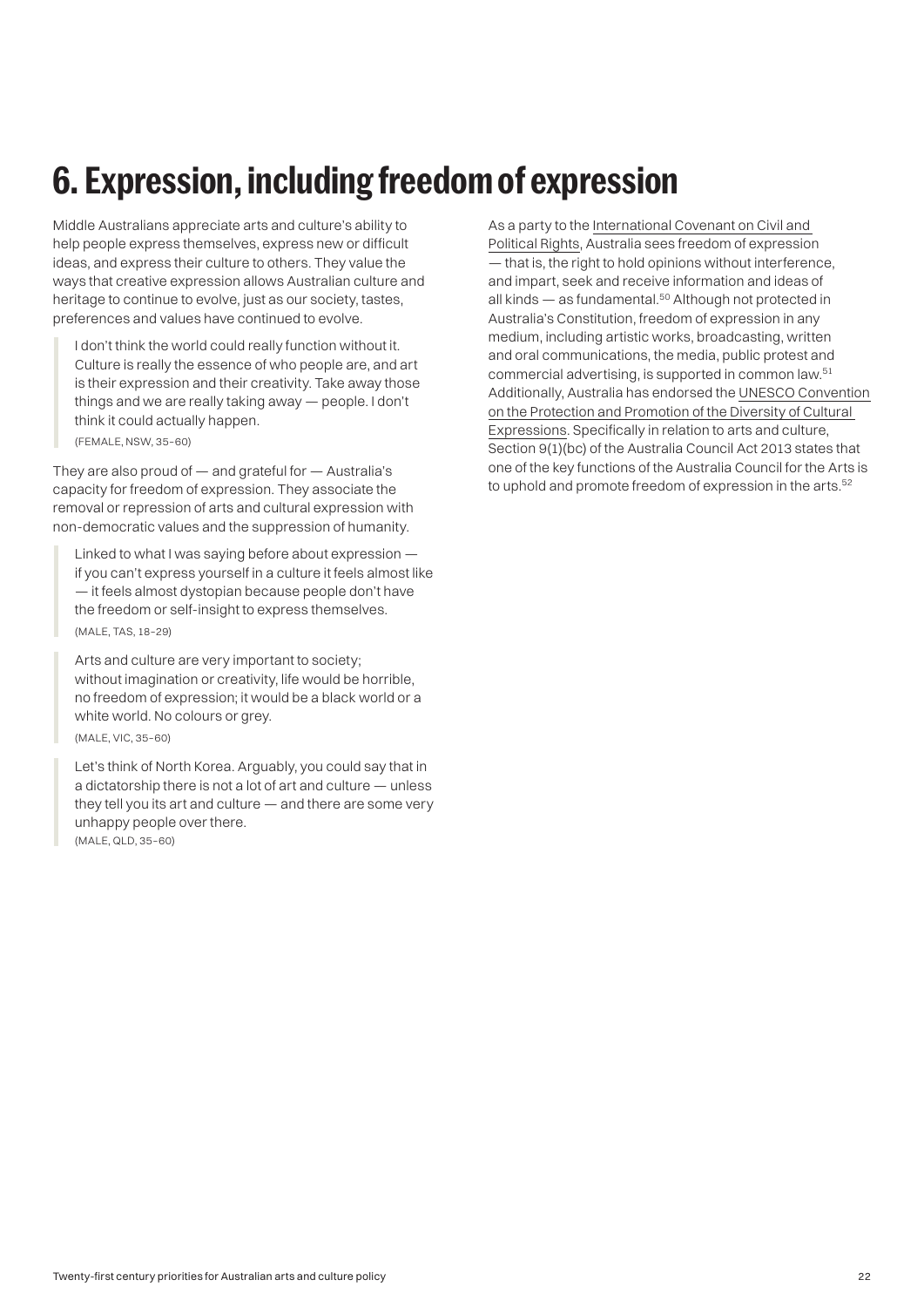## <span id="page-22-0"></span>**Priorities for change**

As a non-partisan, evidence-based think tank, ANA's role is to investigate and champion the positive effects of arts, culture and creative activity in contemporary Australian society. Our Insight Reports and Analysis Papers highlight opportunities for stakeholders of arts and culture to maximise the benefits that our research makes evident. In this section we outline 7 priorities for change related to the foundations and emerging trends in this paper.

#### **How can these foundations and emerging trends be strengthened or sustained?**

- 1. Develop and implement a National Arts, Culture and Creativity Plan<sup>53</sup> to build stronger and more strategic leadership and collaboration between the federal, state and territory and local governments. Clearer policy direction will ensure the expected public value outcomes of cultural expenditure are better communicated. This will provide a contemporary framework for Australia to design and implement mechanisms to boost cultural expenditure as a percentage of GDP to the OECD average within the next decade.
- 2. Continue to support arts and cultural organisations and individuals to financially survive the Covid–19 pandemic, and to pilot and/or scale-up digitally-rich, 'antifragile' business models suitable for a with-Covid environment for the future success of the cultural and creative industries. Live events, in particular, have been disproportionately affected, and any approach should include taking deliberate and coordinated action to rebuild those activities[.54](#page-27-0)
- 3. Position Aboriginal and Torres Strait Islander cultures and creative expression as a core, shared part of Australia in the 21st century, including recognising the value of Aboriginal and Torres Strait Islander cultural and creative practice in public policy measures designed to address equity and justice issues.
- 4. Prioritise using arts and cultural activities in existing and new initiatives across all relevant portfolios, especially in placemaking and community-building, to mitigate loneliness, social exclusion and isolation. Foster intra-government and interagency collaboration.
- 5. Build on the work of Infrastructure Australia to 1) implement a coordinated national approach to arts and cultural infrastructure; and 2) facilitate greater collaboration between Commonwealth, state and territory and local governments for cultural infrastructure programs, taking into account existing cultural infrastructure and the capacity of communities and local governments to maintain and program new cultural infrastructure.
- 6. Continue to prioritise investment in new arts and cultural practices and products (including those that use new technologies) that reflect contemporary Australian demographics, stories and perspectives. This should include ensuring arts and culture are a central pillar of Australia's public diplomacy activity, by including opportunities for collaboration and exchange in cultural practice and research between Australia and our regional neighbours.
- 7. Ensure we have a fit-for-purpose legislative, regulatory, tax incentive and investment environment, updated to address IP generation and copyright protections in the current environment. Legislative protections for expression must take emerging digital creation and distribution models into account, and balance legal protections for creative works, in terms of protecting creators' rights to recognition, compensation and expression, with the potential impacts of the exercise of those rights on vulnerable communities and individuals.<sup>[55](#page-27-0)</sup>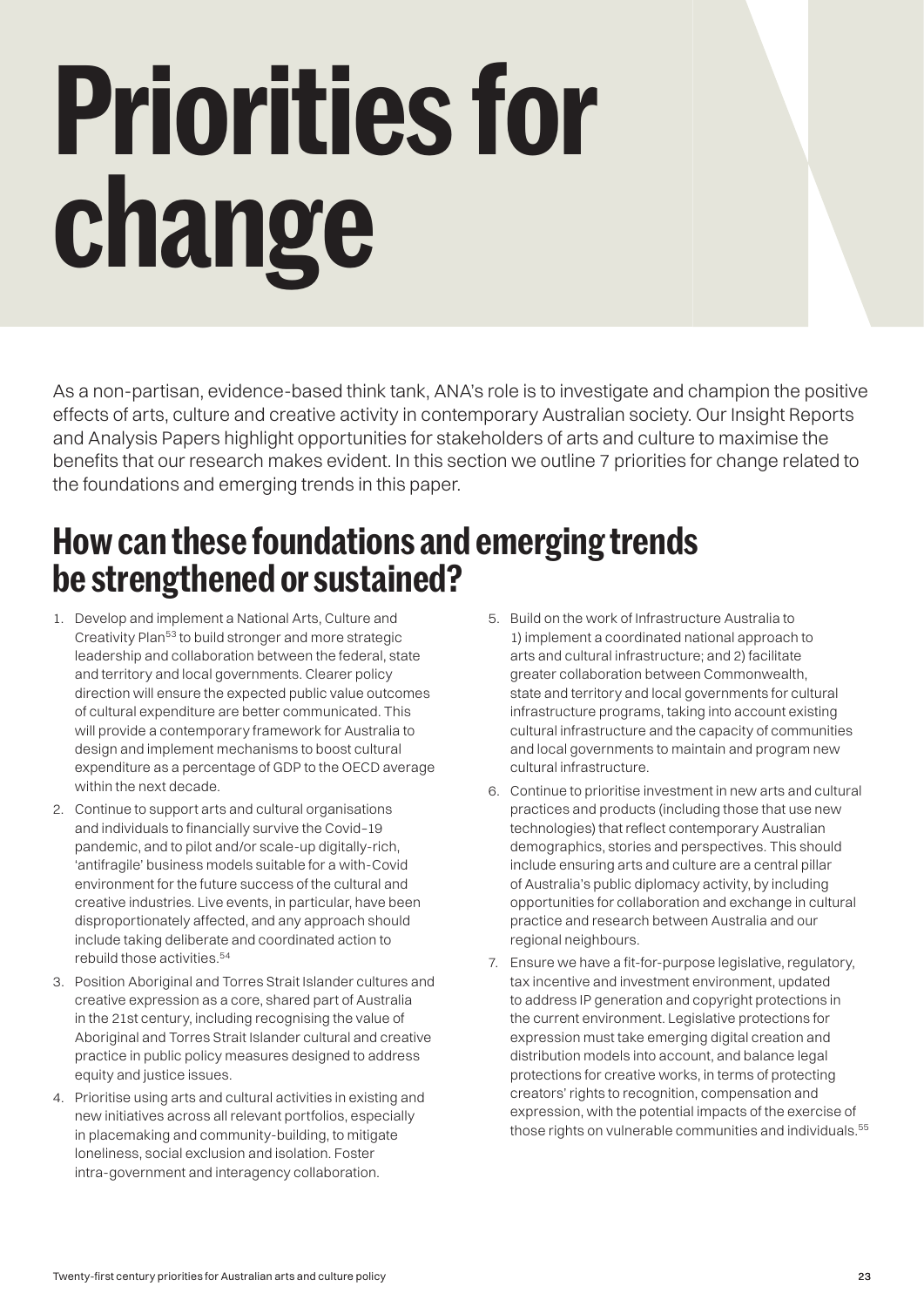# <span id="page-23-0"></span>**Conclusion**

As we enter the third decade of the 21st century, we can look back and see the sweeping changes experienced over the last 70 odd years, and not only in the arts and cultural space. In some ways, it's comforting to know that certain values endure; that Australia has long placed importance on particular aspects of arts and cultural practice and policy, and that those aspects retain their importance today. Equally, however, it's essential that we keep looking to the future, and continue improving and adapting to our rapidly changing environment.

The rate of change, particularly change accelerated by the Covid–19 pandemic, has facilitated a significant increase in interest in current policies and strategies, and in the possibility of a national approach to arts and culture in Australia[.56](#page-27-0) This is why it is more critical now than ever before to develop and implement a National Arts, Culture and Creativity Plan.

A NACC Plan would allow for strategic coordination of the needs and priorities of the many relevant stakeholders of arts and culture in this country. The participation of all of these relevant stakeholders — including consumer and investor groups, the three levels of government, businesses, philanthropists, industry representatives, peak bodies and the general public — into the development of a Plan will give it the greatest likelihood of buy-in and success. It would also be a practical way for the Australian Government to facilitate more coherent and effective investments, as well as legislative, regulatory and policy settings, and help grow Australia's creative output, consumption and diversity.

Momentum is building. We know what has always been important in the arts and culture realm, and what we need to note going forward. This paper has made clear that the conditions are ripe for change. External factors beyond our previous imaginings have provided the impetus, and middle Australia has a real appetite to see that change brought about.

Now, let's make it a priority.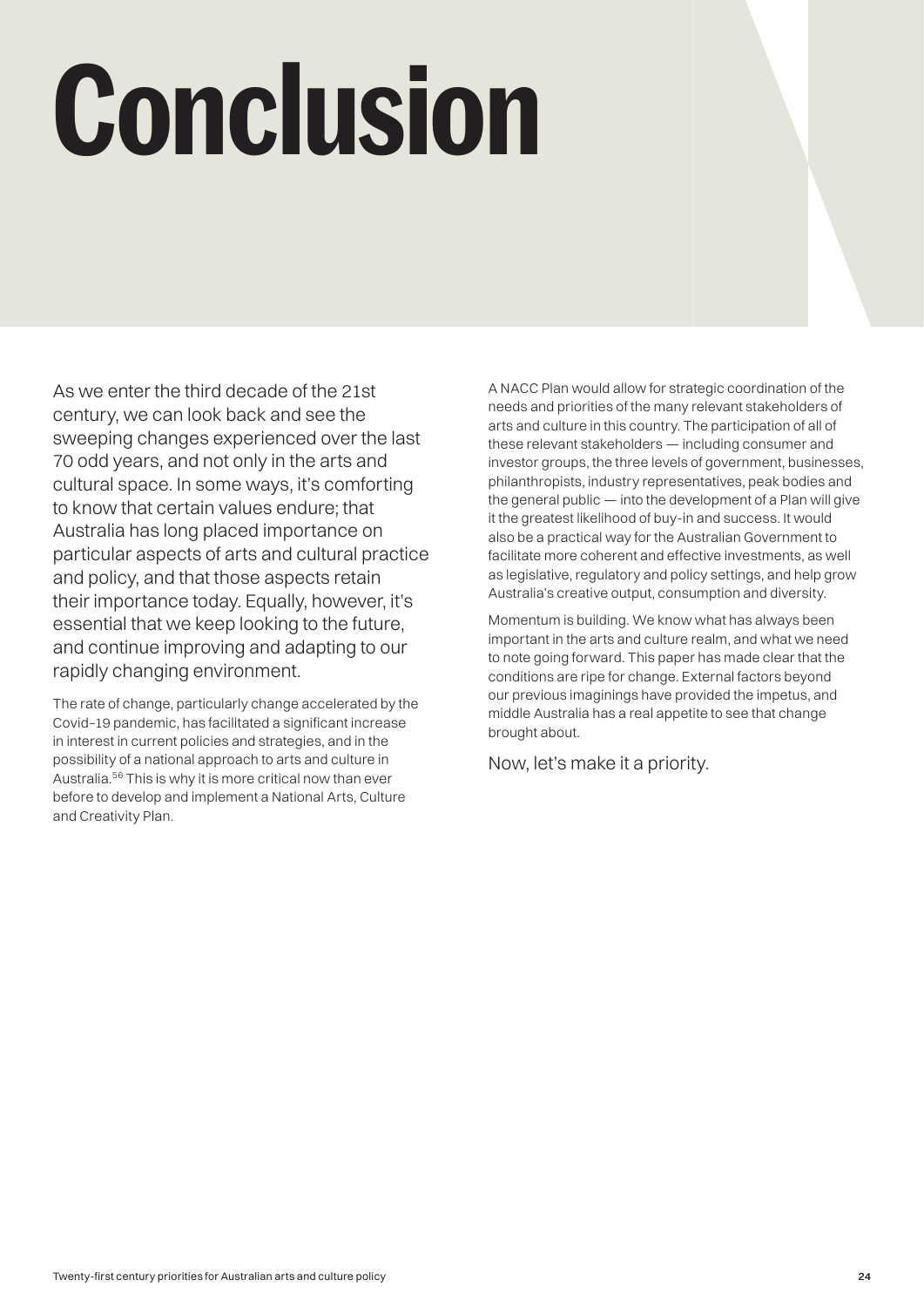## <span id="page-24-0"></span>**Endnotes**

[1](#page-3-0) We saw this attitude expressed across both the 18-29 year old cohort and the 35-60 year old cohort in our two focus group studies of middle Australians. See Fielding, Kate, and Jodie-Lee Trembath. 2020. "A View from Middle Australia: Perceptions of Arts, Culture and Creativity." 2020–01. Insight Series. Canberra: A New Approach and the Australian Academy of the Humanities. [https://newapproach.org.au/wp-content/](https://newapproach.org.au/wp-content/uploads/2021/07/3-ANA-InsightReportThree-FullReport.pdf) [uploads/2021/07/3-ANA-InsightReportThree-FullReport.pdf](https://newapproach.org.au/wp-content/uploads/2021/07/3-ANA-InsightReportThree-FullReport.pdf).

Trembath, Jodie-Lee, and Kate Fielding. 2021. "The next Generation of Voters: Young Middle Australians Talk Arts, Culture and Creativity." 2021–02. Insight Series. Canberra: A New Approach. [https://newapproach.org.au/wp-content/uploads/2021/08/ANA-InsightReportSix-Fullreport-6.pdf.](https://newapproach.org.au/wp-content/uploads/2021/08/ANA-InsightReportSix-Fullreport-6.pdf)

- [2](#page-3-0) See our previous research [\(https://newapproach.org.au/insight-reports/](https://newapproach.org.au/insight-reports/)) to explore these beliefs and the evidence we found related to them here: Fielding, Kate, and Jodie-Lee Trembath. 2020. "A View from Middle Australia: Perceptions of Arts, Culture and Creativity." 2020–01. Insight Series. Canberra: A New Approach and the Australian Academy of the Humanities.; Trembath, Jodie-Lee, and Kate Fielding. 2020. "Behind the Scenes: Drivers of Arts and Cultural Policy Settings in Australia and Beyond." 2020–02. Insight Series. Canberra: A New Approach and the Australian Academy of the Humanities.; Trembath, Jodie-Lee, and Kate Fielding. 2021. "The next Generation of Voters: Young Middle Australians Talk Arts, Culture and Creativity." 2021–02. Insight Series. Canberra: A New Approach.
- [3](#page-3-0) A New Approach. 2019. "The Big Picture: Public Expenditure on Artistic, Cultural and Creative Activity in Australia." 2019–01. Insight Series. Canberra: A New Approach and The Australian Academy of Humanities. [https://newapproach.org.au/wp-content/uploads/2021/07/1-ANA-InsightReportOne-](https://newapproach.org.au/wp-content/uploads/2021/07/1-ANA-InsightReportOne-FullReport-1.pdf)[FullReport-1.pdf.](https://newapproach.org.au/wp-content/uploads/2021/07/1-ANA-InsightReportOne-FullReport-1.pdf)
- [4](#page-4-0) See our 2021 Analysis Paper, Imagining 2030: Preparing for a National Arts, Culture and Creativity Plan for more on this opportunity. <https://newapproach.org.au/analysis-papers/>
- [5](#page-4-0) See the [Live Music and Entertainment Industry 5 Point Re-Opening Plan](https://assets.apraamcos.com.au/images/PDFs/Music-Live-Events-Industry-5-Point-ReOpening-Plan.pdf) as an example.
- [6](#page-4-0) For various perspectives on the idea of balance between creators' rights to expression and protecting vulnerable communities and individuals, see the submissions to the [Parliamentary Inquiry into Freedom of Speech in Australia](https://www.aph.gov.au/Parliamentary_Business/Committees/Joint/Human_Rights_inquiries/FreedomspeechAustralia/Submissions). In particular, see submissions from the [Arts Law Centre of Australia](https://www.artslaw.com.au/images/uploads/Arts_Law_Centre_of_Australia_Submission_Freedom_of_speech_in_Australia.pdf), and the [Australia Council for the Arts.](https://australiacouncil.gov.au/about-us/publications-and-submissions/)
- [7](#page-5-0) Trembath and Fielding, 2020. Behind the Scenes.<https://newapproach.org.au/wp-content/uploads/2021/07/4-ANA-InsightReportFour-FullReport.pdf>.
- [8](#page-7-0) For an overview of the effects of the mid-2020 national lockdowns on employment and income loss for Australia's arts and cultural businesses, see: A New Approach. 2020. "Securing Economic, Social and Cultural Benefits for All Australians with a 21st Century Approach to Culture and Creativity." Submission. Parliamentary Inquiry, Creative and Cultural Industries and Institutions. Canberra: A New Approach. [https://newapproach.org.au/wp](https://newapproach.org.au/wp-content/uploads/2021/01/A-New-Approach-ParlSub-CCII-2020.pdf)[content/uploads/2021/01/A-New-Approach-ParlSub-CCII-2020.pdf.](https://newapproach.org.au/wp-content/uploads/2021/01/A-New-Approach-ParlSub-CCII-2020.pdf)

In his 2021-22 Budget Speech, Federal Treasurer the Hon. Josh Frydenberg identified the arts as one of the sectors continuing to 'do it tough'. For an overview of the federal government's position on the effects of Covid-19 on arts and culture, see the Office for the Arts' 'Covid-19 Update': [https://www.arts.gov.au/covid-19-update.](https://www.arts.gov.au/covid-19-update)

For recent examples of research on the changes Covid-19 has wrought on Australia's arts and cultural landscape, see: Flew, Terry, and Katherine Kirkwood. 2021. "The Impact of COVID-19 on Cultural Tourism: Art, Culture and Communication in Four Regional Sites of Queensland, Australia." Media International Australia 178 (1): 16–20. [https://doi.org/10.1177/1329878X20952529.](https://doi.org/10.1177/1329878X20952529); Patternmakers and Wolf Brown. 2021. "COVID-19 Audience Outlook Monitor - Australia (Dashboard Tool)." Intrinsic Impact. [https://dashboard.intrinsicimpact.org/](https://dashboard.intrinsicimpact.org/groupings/625/reports/3581?utf8=%E2%9C%93&s%5B9284%5D=1&s%5B9983%5D=1&s%5B10701%5D=1&s%5B12450%5D=1&f1=2732&f2=2867&commit=Apply+Options) [groupings/625/ reports/3581?utf8=%E2%9C%93&s%5B9284%5D=1&s%5B9983%5D= 1&s%5B10701%5D=1&s%5B12450%5D=1&f1=](https://dashboard.intrinsicimpact.org/groupings/625/reports/3581?utf8=%E2%9C%93&s%5B9284%5D=1&s%5B9983%5D=1&s%5B10701%5D=1&s%5B12450%5D=1&f1=2732&f2=2867&commit=Apply+Options)  [2732&f2=2867&commit=Apply+Options;](https://dashboard.intrinsicimpact.org/groupings/625/reports/3581?utf8=%E2%9C%93&s%5B9284%5D=1&s%5B9983%5D=1&s%5B10701%5D=1&s%5B12450%5D=1&f1=2732&f2=2867&commit=Apply+Options) Pennington, Alison, and Ben Eltham. 2021. "When the Show Cannot Go On: Rebooting Arts & Culture After COVID." Canberra: The Australia Institute. [https://www.futurework.org.au/when\\_the\\_show\\_cannot\\_go\\_on\\_rebooting\\_arts\\_culture\\_after\\_covid.](https://www.futurework.org.au/when_the_show_cannot_go_on_rebooting_arts_culture_after_covid)

For an international perspective, see: OECD. 2020. "Culture Shock: COVID-19 and the Cultural and Creative Sectors." OECD Policy Responses to Coronavirus (COVID-19). OECD Publishing. https://www.oecd.org/coronavirus/policy-responses/culture-shock-covid-19-and-the-cultural-andcreative-sectors-08da9e0e/.

- [9](#page-7-0) Bureau of Communications, Arts and Regional Research. 2021 "Government payments to the cultural and creative sectors." Canberra: Department of Infrastructure, Transport, Regional Development and Communications.
- [10](#page-7-0) Trembath, Jodie-Lee, and Kate Fielding. 2020. "Australia's Cultural and Creative Economy: A 21st Century Guide." 2020–03. Insight Series. Canberra: A New Approach and the Australian Academy of the Humanities. [https://newapproach.org.au/wp-content/uploads/2021/08/5-ANA-](https://newapproach.org.au/wp-content/uploads/2021/08/5-ANA-InsightReportFive-FullReport.pdf)[InsightReportFive-FullReport.pdf](https://newapproach.org.au/wp-content/uploads/2021/08/5-ANA-InsightReportFive-FullReport.pdf).
- [11](#page-7-0) See, for example, the [Digital Culture Strategy](https://australiacouncil.gov.au/investment-and-development/digital-culture-strategy/) released in 2021 by the Australia Council for the Arts.
- [12](#page-7-0) The enthusiasm that Australians have had for attending arts and cultural events and venues is measured here: Australian Bureau of Statistics. 2019. "4114.0 - Attendance at Selected Cultural Venues and Events, Australia, 2017-18." Canberra: Australian Bureau of Statistics. [https://www.abs.gov.au/statistics/people/people-and-communities/attendance-selected-cultural-venues-and-events-australia/ latest-release](https://www.abs.gov.au/statistics/people/people-and-communities/attendance-selected-cultural-venues-and-events-australia/latest-release).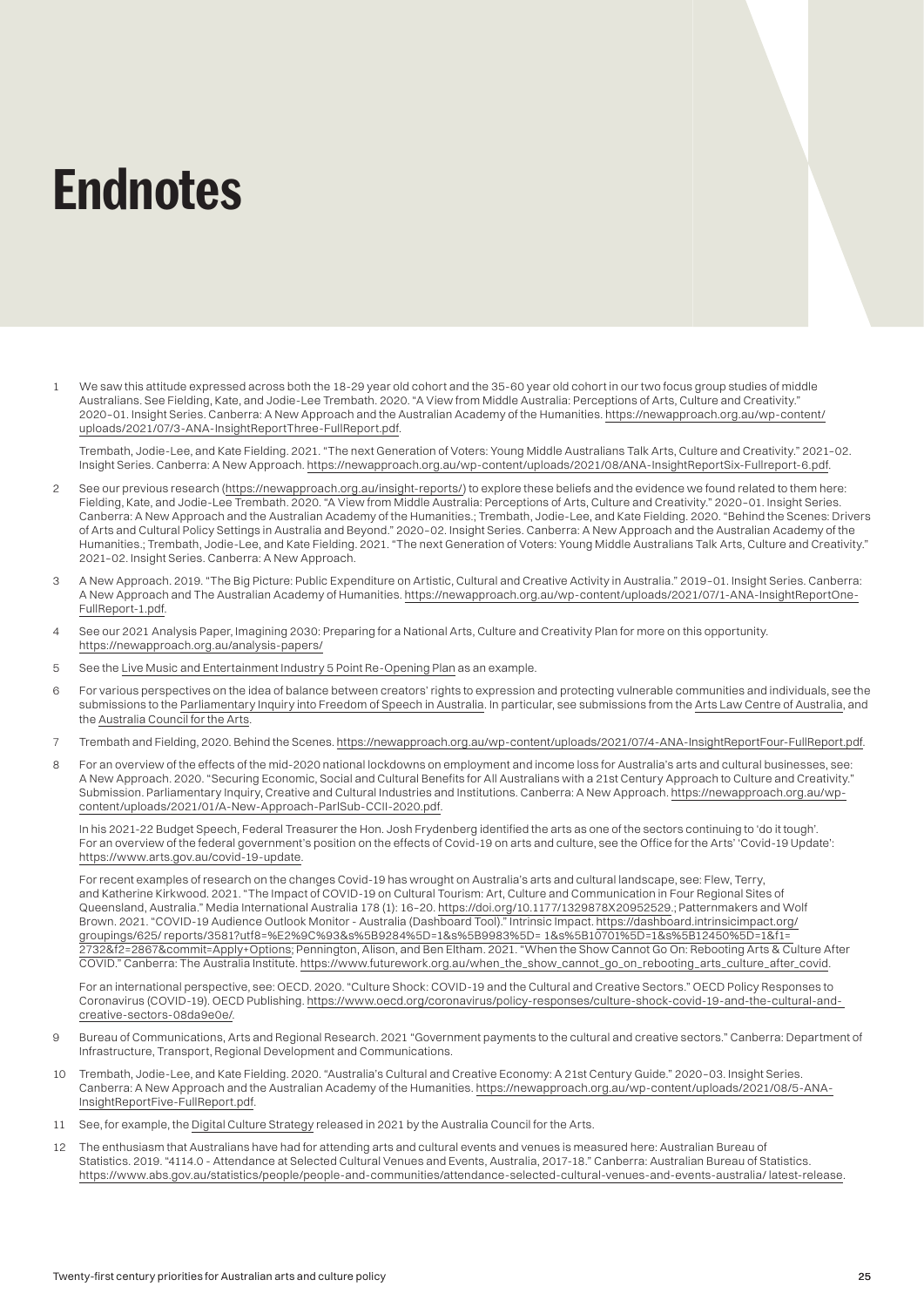<span id="page-25-0"></span>Predictions about the future attendance at arts and cultural venues and events come from here: Patternmakers and Wolf Brown. 2021. "COVID-19 Audience Outlook Monitor - Australia (Dashboard Tool)." Intrinsic Impact. [https://dashboard.intrinsicimpact.org/groupings/625/](https://dashboard.intrinsicimpact.org/groupings/625/reports/3581?utf8=%E2%9C%93&s%5B9284%5D=1&s%5B9983%5D=1&s%5B10701%5D=1&s%5B12450%5D=1&f1=2732&f2=2867&commit=Apply+Options) [reports/ 3581?utf8=%E2%9C%93&s%5B9284%5D=1&s%5B9983%5D=1&s%5B10701%5D=1&s%5B12450%5D=1&f1=2732&f2=](https://dashboard.intrinsicimpact.org/groupings/625/reports/3581?utf8=%E2%9C%93&s%5B9284%5D=1&s%5B9983%5D=1&s%5B10701%5D=1&s%5B12450%5D=1&f1=2732&f2=2867&commit=Apply+Options)  [2867&commit=Apply+Options](https://dashboard.intrinsicimpact.org/groupings/625/reports/3581?utf8=%E2%9C%93&s%5B9284%5D=1&s%5B9983%5D=1&s%5B10701%5D=1&s%5B12450%5D=1&f1=2732&f2=2867&commit=Apply+Options).

[13](#page-7-0) Akhtar, Allana. 2021. "Chicago Said There's No Evidence Lollapalooza Was a Superspreader Event and That More than 90% of Attendees Were Vaccinated." Business Insider Australia (blog). August 12, 2021. [https://www.businessinsider.com.au/chicago-lollapalooza-not-a-covid-super](https://www.businessinsider.com.au/chicago-lollapalooza-not-a-covid-super-spreader-event-90-vaccinated-2021-8)[spreader-event-90-vaccinated-2021-8.](https://www.businessinsider.com.au/chicago-lollapalooza-not-a-covid-super-spreader-event-90-vaccinated-2021-8)

Brayden, Kate. 2021. "Indoor Paris Test Concert Shows No Increase in Covid-19 Cases." Hotpress, July 12, 2021, sec. Music. [https://www.hotpress.](https://www.hotpress.com/music/indoor-paris-test-concert-shows-no-increase-in-covid-19-cases-22860994) [com/music/indoor-paris-test-concert-shows-no-increase-in-covid-19-cases-22860994.](https://www.hotpress.com/music/indoor-paris-test-concert-shows-no-increase-in-covid-19-cases-22860994)

Revollo, Boris, Ignacio Blanco, Pablo Soler, Jessica Toro, Nuria Izquierdo-Useros, Jordi Puig, Xavier Puig, et al. 2021. "Same-Day SARS-CoV-2 Antigen Test Screening in an Indoor Mass-Gathering Live Music Event: A Randomised Controlled Trial." The Lancet Infectious Diseases Online first (0). [https://doi.org/10.1016/S1473-3099\(21\)00268-1](https://doi.org/10.1016/S1473-3099(21)00268-1).

- [14](#page-8-0) See our 2021 report on young middle Australians here: Trembath, Jodie-Lee, and Kate Fielding. 2021. "The next Generation of Voters: Young Middle Australians Talk Arts, Culture and Creativity." 2021–02. Insight Series. Canberra: A New Approach [https://newapproach.org.au/wp-content/](https://newapproach.org.au/wp-content/uploads/2021/08/ANA-InsightReportSix-Fullreport-6.pdf) [uploads/2021/08/ANA-InsightReportSix-Fullreport-6.pdf](https://newapproach.org.au/wp-content/uploads/2021/08/ANA-InsightReportSix-Fullreport-6.pdf). and our 2020 report on middle-aged middle Australians: Fielding, Kate, and Jodie-Lee Trembath. 2020. "A View from Middle Australia: Perceptions of Arts, Culture and Creativity." 2020-01. Insight Series. Canberra: A New Approach and the Australian Academy of the Humanities. [https://newapproach.org.au/wp-conte.nt/uploads/2021/07/3-ANA-InsightReportThree-FullReport.pdf.](https://newapproach.org.au/wp-content/uploads/2021/07/3-ANA-InsightReportThree-FullReport.pdf)
- [15](#page-8-0) Australian Bureau of Statistics. 2019. "Participation in Selected Cultural Activities 2017-18 Dataset." Australian Bureau of Statistics. [https://www.abs.gov.au/statistics/people/people-and-communities/participation-selected-cultural-activities/2017-18#data-download.](https://www.abs.gov.au/statistics/people/people-and-communities/participation-selected-cultural-activities/2017-18#data-download)
- [16](#page-8-0) Pier Luigi Sacco describes this blurring of consumers and producers in his critical 2011 piece about Culture 3.0. He describes this phenomenon as having the following characteristics: 1) Communities of practice and not only markets, 2) generates turnover but also has indirect non-market value, 3) prosumers and user-generated content, 4) a pervasive dimension that permeates the whole economy (i.e. culturalisation of the economy and culturally mediated value); 5) at the root of the value chain. For more on this, see the following:

Sacco, Pier Luigi. 2011. "Culture 3.0: A New Perspective for the EU 2014-2020 Structural Funds Programming." European Expert Network on Culture. <http://www.interarts.net/descargas/interarts2577.pdf>.

Trembath, Jodie-Lee, and Kate Fielding. 2020. "Behind the Scenes: Drivers of Arts and Cultural Policy Settings in Australia and Beyond." 2020–02. Insight Series. Canberra: A New Approach and the Australian Academy of the Humanities. [https://newapproach.org.au/wp-content/](https://newapproach.org.au/wp-content/uploads/2021/07/4-ANA-InsightReportFour-FullReport.pdf) [uploads/2021/07/4-ANA-InsightReportFour-FullReport.pdf.](https://newapproach.org.au/wp-content/uploads/2021/07/4-ANA-InsightReportFour-FullReport.pdf)

- [17](#page-8-0) Barack Obama referenced the 'both/and' vs 'either/or' idea throughout his presidency, attributing the phrase to Martin Luther King Jnr in discussing strategies for social freedom and justice. See Martin Luther King Jnr's full speech and the ensuing Q&A here — 'both/and' quote on p. 23: <https://wmich.edu/sites/default/files/attachments/MLK.pdf>.
- [18](#page-9-0) As our 2020 report 'Behind the Scenes' demonstrated, mainstream Australian cultural content heavily referenced British themes and aesthetics well into the 20th century, although the reference point began to shift after the First World War towards the USA. This trend has only increased over time. However, in the 1980s and 90s, as Australian public policy moved more towards multiculturalism, the reference point for what Australian content is and should be has shifted to include a stronger connection to the stories and aesthetics of our Asian and Pacific neighbours. For more on this, see: Trembath, Jodie-Lee, and Kate Fielding. 2020. "Behind the Scenes: Drivers of Arts and Cultural Policy Settings in Australia and Beyond." 2020–02. Insight Series. Canberra: A New Approach and the Australian Academy of the Humanities. [https://newapproach.org.au/wp-content/](https://newapproach.org.au/wp-content/uploads/2021/07/4-ANA-InsightReportFour-FullReport.pdf) [uploads/2021/07/4-ANA-InsightReportFour-FullReport.pdf.](https://newapproach.org.au/wp-content/uploads/2021/07/4-ANA-InsightReportFour-FullReport.pdf)
- [19](#page-9-0) It is interesting (though not systematic) to consider the evolution of this narrative over time using the following 3 journal articles about race in Hollywood films: Weaver, Andrew J. 2011. "The Role of Actors' Race in White Audiences' Selective Exposure to Movies." Journal of Communication 61 (2): 369–85. [https://doi.org/10.1111/j.1460-2466.2011.01544.x.](https://doi.org/10.1111/j.1460-2466.2011.01544.x); Aumer, Katherine, Devin Blas, Kelsea Huston, Christine Mabuti, and Ning Hsu. 2017. "Assessing Racial Preferences in Movies: The Impact of Mere-Exposure and Social Identity Theory." Psychology 8 (9): 1314–25. [https://doi.org/](https://doi.org/DOI:10.4236/psych.2017.89085) [DOI:10.4236/psych.2017.89085.](https://doi.org/DOI:10.4236/psych.2017.89085); King, Jesse, Sohuyn Lee Ribeiro, Clark Callahan, and Tom Robinson. 2021. "Representing Race: The Race Spectrum Subjectivity of Diversity in Film." Ethnic and Racial Studies 44 (2): 334–51. [https://doi.org/10.1080/01419870.2020.1740290.](https://doi.org/10.1080/01419870.2020.1740290)
- [20](#page-9-0) Office for the Arts. 2019. "Indigenous Repatriation." Australian Government. [https://www.arts.gov.au/what-we-do/cultural-heritage/indigenous](https://www.arts.gov.au/what-we-do/cultural-heritage/indigenous-repatriation)[repatriation](https://www.arts.gov.au/what-we-do/cultural-heritage/indigenous-repatriation).
- [21](#page-9-0) Jackson, Will. 2021. "How Many Antiquities in Australian Museums Are Stolen from Our Neighbours?" ABC News, March 27, 2021. [https://www.abc.](https://www.abc.net.au/news/2021-03-28/antiquities-looted-australian-museums-douglas-latchford/100030880) [net.au/news/2021-03-28/antiquities-looted-australian-museums-douglas-latchford/100030880.](https://www.abc.net.au/news/2021-03-28/antiquities-looted-australian-museums-douglas-latchford/100030880)
- [22](#page-10-0) White, Courtney, and Rita Matulionyte. 2019. "Artificial Intelligence Painting The Bigger Picture For Copyright Ownership." SSRN Scholarly Paper ID 3498673. Rochester, NY: Social Science Research Network.<https://doi.org/10.2139/ssrn.3498673>.
- [23](#page-10-0) While blockchain technology creates new possibilities for digital creations, it also requires massive amounts of electricity one researcher found that the average NFT has a carbon footprint equivalent to more than a month's worth of electricity for an average resident of the EU — leading some commentators to question this trend's sustainability. Calma, Justine. 2021. "The Climate Controversy Swirling around NFTs." The Verge (blog). March 15, 2021. [https://www.theverge.com/2021/3/15/22328203/nft-cryptoart-ethereum-blockchain-climate-change.](https://www.theverge.com/2021/3/15/22328203/nft-cryptoart-ethereum-blockchain-climate-change)
- [24](#page-10-0) Garbutt, Michael, Scott East, Branka Spehar, Vicente Estrada-Gonzalez, Brooke Carson-Ewart, and Josephine Touma. 2020. "The Embodied Gaze: Exploring Applications for Mobile Eye Tracking in the Art Museum." Visitor Studies 23 (1): 82–100. [https://doi.org/10.1080/10645578.2020.1750271.](https://doi.org/10.1080/10645578.2020.1750271)
- [25](#page-10-0) Edmans, Alex, Adrian Fernandez-Perez, Alexandre Garel, and Ivan Indriawan. 2021. "Music Sentiment and Stock Returns Around the World." SSRN Scholarly Paper ID 3776071. Rochester, NY: Social Science Research Network. [https://doi.org/10.2139/ssrn.3776071.](https://doi.org/10.2139/ssrn.3776071)
- [26](#page-11-0) For more on the role of regional development and the attraction and retention of residents in cities and regions, see Case Study 3 of our 2020 report: Trembath, Jodie-Lee, and Kate Fielding. 2020. "Australia's Cultural and Creative Economy: A 21st Century Guide." 2020–03. Insight Series. Canberra: A New Approach and the Australian Academy of the Humanities. [https://newapproach.org.au/wp-content/uploads/2021/08/5-ANA-](https://newapproach.org.au/wp-content/uploads/2021/08/5-ANA-InsightReportFive-FullReport.pdf)[InsightReportFive-FullReport.pdf](https://newapproach.org.au/wp-content/uploads/2021/08/5-ANA-InsightReportFive-FullReport.pdf).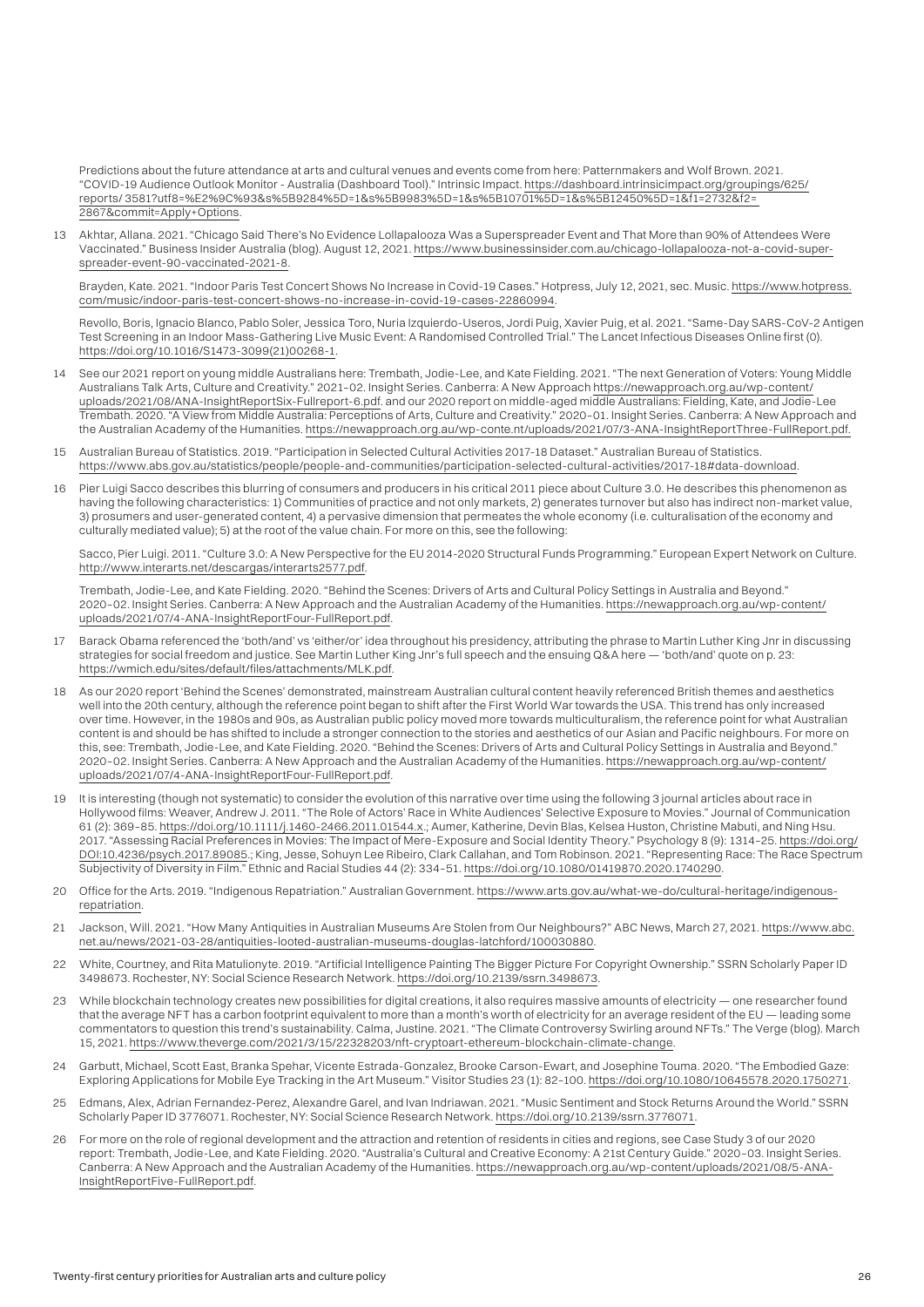- <span id="page-26-0"></span>[27](#page-11-0) For more on the value and increasing emergence of cultural tourism in Australia, see the following two reports: Australia Council for the Arts. 2018. "International Arts Tourism: Connecting Cultures." Sydney: Australian Government. [https://australiacouncil.gov.au/advocacy-and-research/](https://australiacouncil.gov.au/advocacy-and-research/international-arts-tourism-connecting-cultures/) [international-arts-tourism-connecting-cultures/.](https://australiacouncil.gov.au/advocacy-and-research/international-arts-tourism-connecting-cultures/); Australia Council for the Arts. 2020. "Domestic Arts Tourism: Connecting the Country." Sydney: Australia Council for the Arts. <https://australiacouncil.gov.au/advocacy-and-research/domestic-arts-tourism-connecting-the-country/>.
- [28](#page-11-0) Big Red Group. 2019. "The Experience Economy: Riding a Rising Tide." White Paper. Australia: Big Red Group. [https://www.thebigredgroup.com.au/](https://www.thebigredgroup.com.au/wp-content/uploads/2019/05/The-Experience-Economy-Riding-a-rising-tide-white-paper-by-the-Big-Red-Group.pdf) [wp-content/uploads/2019/05/The-Experience-Economy-Riding-a-rising-tide-white-paper-by-the-Big-Red-Group.pdf](https://www.thebigredgroup.com.au/wp-content/uploads/2019/05/The-Experience-Economy-Riding-a-rising-tide-white-paper-by-the-Big-Red-Group.pdf).
- [29](#page-11-0) The declaration proposed 'the importance of enshrining climate action more firmly within cultural policies' and encouraged greater cooperation between international and intergovernmental bodies. Culture Ministers' Meeting. 2021. "Culture Unites the World: Rome Declaration of the G20 Ministers of Culture." Rome: G20. <https://www.g20.org/wp-content/uploads/2021/07/Final-Declaration.pdf>.
- [30](#page-12-0) There is a growing discourse around the idea of creators as 'primary producers' (therefore likening them to farmers as the first movers in the agricultural supply chain), which gained traction in 2014 following its use by several presenters at the UNESCO World Forum on Culture and Cultural Industries in Florence that year.
- [31](#page-13-0) To review this evidence, see: Fielding, Kate, Iva Glisic, and Jodie-Lee Trembath. 2019. "Transformative: Impacts of Culture and Creativity." 2019–02. Insight Series. Canberra: A New Approach and The Australian Academy of Humanities. [https://newapproach.org.au/wp-content/uploads/2021/07/2-](https://newapproach.org.au/wp-content/uploads/2021/07/2-ANA-InsightReportTwo-FullReport.pdf) [ANA-InsightReportTwo-FullReport.pdf.](https://newapproach.org.au/wp-content/uploads/2021/07/2-ANA-InsightReportTwo-FullReport.pdf)
- [32](#page-13-0) Australian Local Government Association. 2020. "Arts and Culture Policy Position." Canberra: Australian Local Government Association. [https://alga.](https://alga.asn.au/lgs-pivotal-role-in-arts-and-culture-set-out-in-alga-policy-position/) [asn.au/lgs-pivotal-role-in-arts-and-culture-set-out-in-alga-policy-position/.](https://alga.asn.au/lgs-pivotal-role-in-arts-and-culture-set-out-in-alga-policy-position/)
- [33](#page-14-0) A New Approach. September 2019. *The Big Picture: public expenditure on artistic, cultural and creative activity in Australia*. 2019–01. Insight Series. Canberra: A New Approach and The Australian Academy of Humanities. [https://newapproach.org.au/wp-content/uploads/2021/07/1-ANA-](https://newapproach.org.au/wp-content/uploads/2021/07/1-ANA-InsightReportOne-FullReport-1.pdf)[InsightReportOne-FullReport-1.pdf](https://newapproach.org.au/wp-content/uploads/2021/07/1-ANA-InsightReportOne-FullReport-1.pdf).
- [34](#page-15-0) These are figures from various ABS instruments. For an overview of each in context, see Chapter 2 Question 6 of Trembath, Jodie-Lee, and Kate Fielding. 2020. "Australia's Cultural and Creative Economy: A 21st Century Guide." 2020–03. Insight Series. Canberra: A New Approach and the Australian Academy of the Humanities.<https://newapproach.org.au/wp-content/uploads/2021/08/5-ANA-InsightReportFive-FullReport.pdf>.
- [35](#page-15-0) Fielding, Kate, and Jodie-Lee Trembath. 2020. "A View from Middle Australia: Perceptions of Arts, Culture and Creativity." 2020–01. Insight Series. Canberra: A New Approach and the Australian Academy of the Humanities. [https://newapproach.org.au/wp-content/uploads/2021/07/3-](https://newapproach.org.au/wp-content/uploads/2021/07/3-ANA-InsightReportThree-FullReport.pdf) [ANA-InsightReportThree-FullReport.pdf;](https://newapproach.org.au/wp-content/uploads/2021/07/3-ANA-InsightReportThree-FullReport.pdf) Trembath, Jodie-Lee, and Kate Fielding. 2020. "Behind the Scenes: Drivers of Arts and Cultural Policy Settings in Australia and Beyond." 2020–02. Insight Series. Canberra: A New Approach and the Australian Academy of the Humanities. [https://newapproach.org.au/wp-content/uploads/2021/07/4-ANA-InsightReportFour-FullReport.pdf;](https://newapproach.org.au/wp-content/uploads/2021/07/4-ANA-InsightReportFour-FullReport.pdf) Trembath, Jodie-Lee, and Kate Fielding. 2021. "The Next Generation of Voters: Young Middle Australians Talk Arts, Culture and Creativity." 2021–02. Insight Series. Canberra: A New Approach. Find them here:<https://newapproach.org.au/wp-content/uploads/2021/08/ANA-InsightReportSix-Fullreport-6.pdf>.
- [36](#page-16-0) For examples of policy documents reflecting the importance of Aboriginal and Torres Strait Islander creative practices, see: Liberal Party of Australia, and National Party of Australia, eds. 1994. 'The Cultural Frontier: Coalition Priorities for the Arts.' Canberra: The Coalition; The Department of Communications and the Arts. 1994. 'Creative Nation: Commonwealth Cultural Policy, October 1994.' Canberra: Australian Government. [https://apo.](https://apo.org.au/node/29704) [org.au/node/29704;](https://apo.org.au/node/29704) Australian Government. 2013. "Creative Australia: National Cultural Policy 2013." Canberra: Commonwealth of Australia; and the current federal Minister for the Arts' recent portfolio speech: Fletcher, Paul. 2021. "Sydney Institute Address: 'Why Do We Fund the Arts?'" Portfolio Speech presented at the Sydney Institute, Sydney, April 8. [https://www.paulfletcher.com.au/portfolio-speeches/sydney-institute-address-why-do](https://www.paulfletcher.com.au/portfolio-speeches/sydney-institute-address-why-do-we-fund-the-arts)[we-fund-the-arts](https://www.paulfletcher.com.au/portfolio-speeches/sydney-institute-address-why-do-we-fund-the-arts).
- [37](#page-16-0) Morris, Linda. 2020. "After Years of Growth, Indigenous Art Sales Have Been Hit Hard by COVID-19." The Sydney Morning Herald, September 1, 2020, sec. Indigenous Art. [https://www.smh.com.au/culture/art-and-design/after-years-of-growth-indigenous-art-sales-have-been-hit-hard-by-covid-](https://www.smh.com.au/culture/art-and-design/after-years-of-growth-indigenous-art-sales-have-been-hit-hard-by-covid-19-20200820-p55nma.html)[19-20200820-p55nma.html.](https://www.smh.com.au/culture/art-and-design/after-years-of-growth-indigenous-art-sales-have-been-hit-hard-by-covid-19-20200820-p55nma.html)
- [38](#page-16-0) Australia Council for the Arts. 2020. "Impacts of Covid-19 on First Nations Arts and Culture." Briefing Paper. Sydney: Australia Council for the Arts. <https://australiacouncil.gov.au/wp-content/uploads/2021/07/briefing-paper-impacts-of-c-5eaa570cef589.pdf>.
- [39](#page-17-0) See in particular Recommendations 17 and 18, and in 'Other suggestions', 6.173-6.176: The Senate Legal and Constitutional Affairs and References Committee. 2021. "Nationhood, National Identity and Democracy." Canberra: Commonwealth of Australia. [https://parlinfo.aph.gov.au/parlInfo/](https://parlinfo.aph.gov.au/parlInfo/download/committees/reportsen/024372/toc_pdf/Nationhood,nationalidentityanddemocracy.pdf;fileType=application%2Fpdf) [download/committees/reportsen/024372/toc\\_pdf/Nationhood,nationalidentityanddemocracy.pdf;fileType=application%2Fpdf](https://parlinfo.aph.gov.au/parlInfo/download/committees/reportsen/024372/toc_pdf/Nationhood,nationalidentityanddemocracy.pdf;fileType=application%2Fpdf).
- [40](#page-18-0) Waterton, Emma. 2018. Chapter 6. 'A history of heritage policy in Australia.' In Rowe, David, Graeme Turner, and Emma Waterton. 2018. Making Culture: Commercialisation, Transnationalism, and the State of "Nationing" in Contemporary Australia. Milton, UK: Routledge. [https://www.academia.](https://www.academia.edu/38548788/A_History_of_Heritage_Policy_in_Australia_From_Hope_to_Philanthropy) [edu/38548788/A\\_History\\_of\\_Heritage\\_Policy\\_in\\_Australia\\_From\\_Hope\\_to\\_Philanthropy.](https://www.academia.edu/38548788/A_History_of_Heritage_Policy_in_Australia_From_Hope_to_Philanthropy)
- [41](#page-18-0) Office for the Arts. 2020. "National Cultural Heritage Committee." Department of Infrastructure, Transport, Regional Development and Communications: What We Do. July 20, 2020. [https://www.arts.gov.au/what-we-do/cultural-heritage/movable-cultural-heritage/national-cultural](https://www.arts.gov.au/what-we-do/cultural-heritage/movable-cultural-heritage/national-cultural-heritage-committee)[heritage-committee](https://www.arts.gov.au/what-we-do/cultural-heritage/movable-cultural-heritage/national-cultural-heritage-committee).
- [42](#page-18-0) Fletcher, Paul. 2021. "Sydney Institute Address: 'Why Do We Fund the Arts?'" Portfolio Speech presented at the Sydney Institute, Sydney, April 8. [https://www.paulfletcher.com.au/portfolio-speeches/sydney-institute-address-why-do-we-fund-the-arts.](https://www.paulfletcher.com.au/portfolio-speeches/sydney-institute-address-why-do-we-fund-the-arts)
- [43](#page-18-0) National Capital and External Territories Joint Standing Committee. 2019. "Telling Australia's Story—and Why It's Important: Report on the Inquiry into Canberra's National Institutions." Canberra: Parliament of Australia. [https://parlinfo.aph.gov.au/parlInfo/search/display/display.w3p;query=Id%3A%22](https://parlinfo.aph.gov.au/parlInfo/search/display/display.w3p;query=Id%3A%22publications%2Ftabledpapers%2F918681d7-90b6-4aaa-9c15-6b78724cde0c%22;src1=sm1) [publications%2Ftabledpapers%2F918681d7-90b6-4aaa-9c15-6b78724cde0c%22;src1=sm1](https://parlinfo.aph.gov.au/parlInfo/search/display/display.w3p;query=Id%3A%22publications%2Ftabledpapers%2F918681d7-90b6-4aaa-9c15-6b78724cde0c%22;src1=sm1).
- [44](#page-19-0) ACMA. 2020. "Australian Content in TV Programs." Australian Communications and Media Authority (ACMA) Website. 2020. [https://www.acma.gov.](https://www.acma.gov.au/australian-content-commercial-tv) [au/australian-content-commercial-tv.](https://www.acma.gov.au/australian-content-commercial-tv) Australia Council for the Arts. 2021. "Creativity Connects Us: Corporate Plan 2020-2024." Australia: Australia Council for the Arts. [https://australiacouncil.gov.au/about-us/corporate-plan-2020-2024/.](https://australiacouncil.gov.au/about-us/corporate-plan-2020-2024/)
- [45](#page-20-0) World Intellectual Property Organization (WIPO). 2016. "Understanding Copyright and Related Rights (2nd Ed.)." Switzerland: World Intellectual Property Organization. [http://www.wipo.int/edocs/pubdocs/en/wipo\\_pub\\_909\\_2016.pdf.](http://www.wipo.int/edocs/pubdocs/en/wipo_pub_909_2016.pdf)